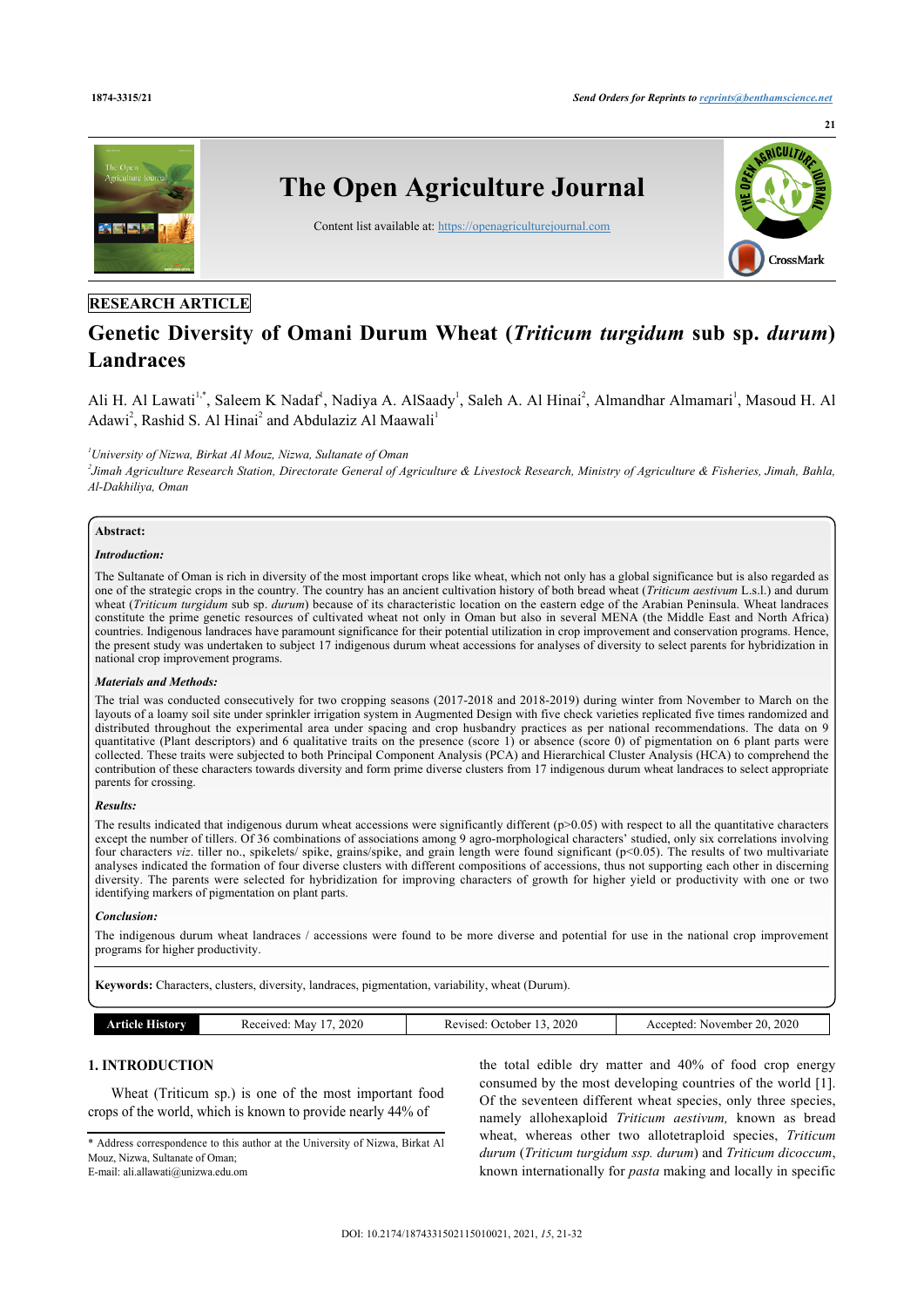food preparations, are cultivated in the world. Of the world wheat cultivated area, *Triticum aestivum* occupies 90%, whereas of the remaining two species, *Triticum durum* contributes 9-10% and *Triticum dicoccum* contributes to a negligible extent [\[2,](#page-9-1) [3](#page-9-2)]. As for the production at a global level, the production of wheat was estimated to be 735 million tons in 2018 to 2019, of which bread wheat accounted for about 94%. In 2017-2018, the production of durum wheat *Triticum turgudum ssp. durum* was recorded 37.5 million tons with more than a 5% share of the global wheat production[[4](#page-9-3) - [6\]](#page-9-4). Countries in the Mediterranean and Southern Europe, the Balkans, North Africa, and southwest Asia, where initial wheat domestication and cultivation are observed, the durum wheat cultivars are still predominant[[7](#page-9-5) - [11\]](#page-9-6). These indigenous durum wheat cultivars form an important source of genetic materials due to their ease in adapting to adverse biotic and abiotic stresses and grain quality. These could be the products of natural selection through domestication performed by the farmers through ages [[4](#page-9-3)].

The Sultanate of Oman is rich in diversity of the most important crops like wheat, which not only has a global significance but is also regarded as one of the strategic crops in the country [[12](#page-9-7)]. It is grown in diversified environments, as evidenced by the number of indigenous accessions collected during several collecting missions undertaken in Oman involving international organizations like the Food & Agriculture Organization (FAO) of the United Nations (UN) [[13](#page-9-8) - [16\]](#page-9-9). This is because of its position in the Middle East and its ancient trade relations tracing back to 3000 BCE with Iraq in the *fertile crescent region* that covers Mesopotamia, the home to the earliest known human civilizations and origin of several wheat species, including allohexaploid bread wheat  $(6x=2n=42)$ around 4500 BCE [[17](#page-9-10) - [19\]](#page-9-11). Durum wheat (*Triticum turgidum* sub sp. *durum* (4x=2n=28) having two genomes, A and B twice in its somatic cells (AABB), was domesticated at the same time [\[20](#page-9-12), [21\]](#page-9-13).

There exists enormous variation among different indigenous accessions of durum wheat in terms of quantitative characters that are directly related to yield and yield-related traits or qualitative traits like pigmentation and other descriptors of wheat, which are very important for crop improvement programs through breeding and selection [[22](#page-9-14) - [26\]](#page-9-15). Among the yield-related traits, number of tillers, number of grains/ spike, and test weight are known to influence directly and positively to the grain yield [\[25,](#page-9-16) [27](#page-9-17) - [29\]](#page-10-0). Several approaches and analyses like those of principal components, clusters, and factors have been suggested by many researchers for estimation of genetic diversity or distances among and

between groups of cultivars studied based on not only morphological and growth attributes[[29](#page-10-0) - [34\]](#page-10-1) but also molecular markers [\[4,](#page-9-3) [35](#page-10-2), [36](#page-10-3)]. Most of these authors have used Hierarchical Cluster Analysis (HCA) to estimate genetic dissimilarity and similarity, and Factor Analysis (FA)/ Principal Component Analysis (PCA) to determine the factors that contribute to the variation of quantitative characters in durum wheat. There have been no studies conducted so far on understanding the genetic diversity among the available indigenous durum landraces of Oman. Hence, in the present study, indigenous durum wheat landrace accessions repatriated from the USDA gene bank were investigated to estimate the potentiality of genetic diversity using both HCA and FA/PCA for the selection of appropriate parents for hybridization programs to improve the productivity of durum wheat.

#### **2. MATERIALS AND METHODS**

#### **2.1. Material and Details of Conducting Experiments**

Seventeen indigenous durum wheat (*Triticum turgidum* ssp. *durum*) landraces of the USDA accessions, repatriated by the Oman Animal & Plant Genetic Resources Center (OAPGRC) of the Research Council from USDA gene bank, where these accessions were deposited by international FAO collectors during their joint MAF-FAO collecting missions during the 1990s from different governorates of Oman, were studied (Table **[1](#page-1-0)**). The trial was conducted consecutively for two cropping seasons (2017-2018 and 2018-2019) during winter from November to March on a loamy soil site under sprinkler irrigation system at Agriculture Research Station, Jimah in Al Bahla wilayat of Al-Dakhliyah (Interior Oman) governorate. These durum wheat accessions were planted in the plots of 3-m three rows at a spacing of 0.2 m between rows and 0.15 m between plants under Augmented Design with five check varieties (WQS-302; WQS-305; WQS-308; Jimah-1 and Jimah-110) replicated five times. All the crop husbandry practices were followed according to the national recommendatio[ns](#page-10-4) of the Ministry of Agriculture & Fisheries (MAF), Oman [37], to raise a successful crop. The qualitative traits of pigmentation were recorded at the respective growth stage of the plants in each plot when the pigmentation on the plant parts was observed as intense and clear. The days to flowering and maturity were recorded when each plot attained about 50% flowering and 90% maturity of grains. The characters *viz*. tiller number/plant, spike density, spikes/spike, grains/spike, grain length (mm), grain width (mm), and 1000 grain weight (g) were measured based [on](#page-10-5) the guidelines in Descriptors of Wheat (revised) (IBPGR) [38].

<span id="page-1-0"></span>**Table 1. Indigenous** *Triticum turgidum* **sp.** *durum* **accessions with their USDA accession numbers and wilayats, governorates, latitude (N), longitude (E), and altitude of each location of the collection during the 1990s by MAF-FAO joint collecting missions**

| S.<br>No. | USDA Accession<br>No. | Village                                             | Wilavat | Governorate Latitude (N) |          | Longitude Altitude<br>(E) | (m)  |
|-----------|-----------------------|-----------------------------------------------------|---------|--------------------------|----------|---------------------------|------|
|           | PI 532239             | 2km SE of Sohar, N. Batinah Province.               | Sohar   | <b>Batinah North</b>     | 24.36667 | 56.75                     |      |
|           | PI 532242             | 32km SW of Majis, W. Hajar Province.                | Sohar   | <b>Batinah North</b>     | 24.16667 | 56.333333                 | 500  |
|           | PI 532279             | 20km N of Birkat al Mawz, Jebel Akhdar<br>Province. | Nizwa   | Al Dakhiliya             | 23.16667 | 57.666667                 | 1700 |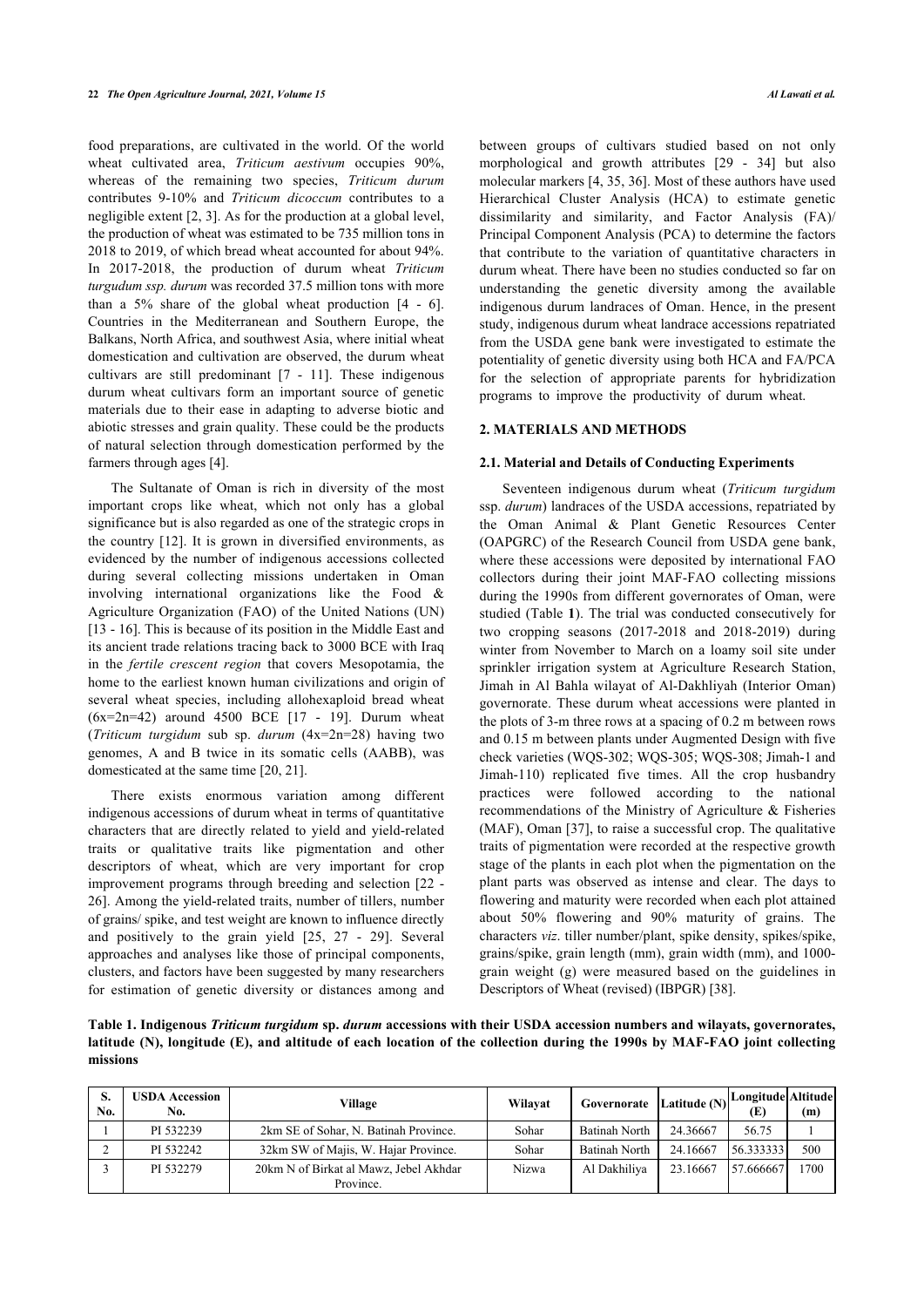|  | (Table 1) contd |
|--|-----------------|
|  |                 |

| S.<br>No. | <b>USDA</b> Accession<br>No. | <b>Village</b>                                                               | Wilayat                 | Governorate          | Latitude (N) | Longitude Altitude<br>(E) | (m)      |
|-----------|------------------------------|------------------------------------------------------------------------------|-------------------------|----------------------|--------------|---------------------------|----------|
| 4         | PI 532281                    | 20km N of Birkat al Mawz, Jebel Akhdar<br>Province.                          | <b>Nizwa</b>            | Al Dakhiliya         | 23.16667     | 57.666667                 | 1800     |
| 5         | PI 532287                    | 50km N of Bayah, Musamdam Province.                                          | Khasab                  | Musandam             | 25.83333     | 56.333333                 | 400      |
| 6         | PI 532288                    | 10km E of Khasab, Musandam Province.                                         | Khasab                  | Musandam             | 26.33333     | 56.333333                 | 200      |
| 7         | PI 532289                    | 30km S of Khasab, Musandam Province.                                         | Khasab                  | Musandam             | 26.16667     | 56.166667                 | 1200     |
| 8         | PI 532291                    | 30km S of Khasab, Musandam Province.                                         | Khasab                  | Musandam             | 26.16667     | 56.166667                 | 1200     |
| 9         | PI 532292                    | 30km S of Khasab, Musandam Province.                                         | Khasab                  | Musandam             | 26.16667     | 56.166667                 | 1200     |
| 10        | PI 532303                    | Veterinary Research Station, Salalah, Southern<br>Province.                  | Salalah                 | Dhofar               | 17.0175      | 54.082778                 | 14       |
| 11        | PI 602425                    | 30km W of Rustaq, Western Hajar.                                             | Rustaq                  | <b>Batinah South</b> | 23.33333     | 57.333333                 | 700      |
| 12        | PI 532300                    | 2km NE of Al Hamra, Interior Province.                                       | Al Hamra                | Al Dakhiliya         | 23.16667     | 57.333333                 | 500      |
| 13        | PI 532302                    | Research Department, Ministry of Agriculture,<br>Salalah, Southern Province. | Salalah                 | Dhofar               | 17.0259      | 54.11723                  | $\theta$ |
| 14        | PI 532304                    | 30km W of Rustaq, Western Hajar Province.                                    | Rustaq                  | <b>Batinah South</b> | 23.33333     | 57.333333                 | 700      |
| 15        | PI 532305                    | 60km SW of Sohar, Western Hajar Province.                                    | Yanqul                  | Al Dhahirah          | 23.83333     | 56.333333                 | 500      |
| 16        | PI 532306                    | 20km N of Birkat al Mawz, Jebel Akhdar<br>Province.                          | <b>Nizwa</b>            | Al Dakhiliya         | 23.16667     | 57.666667                 | 1750     |
| 17        | PI 532307                    | Wadi Quarayat Res. Stat., Al Kauril, Jaalan and<br>Sur Province.             | Jalan Bani Bu<br>Hassan | Alsharqya South      | 22.16667     | 59.166667                 | 200      |

#### **2.2. Statistical Analyses**

Analysis of variance, correlation analysis, HCA through agglomerative hierarchical clustering (AHC) and FA/ PCA were performed by applying XLSTAT –software for Excel [[39\]](#page-10-6). Factor analysis aimed for the estimation of commonality from the quantum of variance by the highest correlation coefficient in each array [[40\]](#page-10-7) and adopted Euclidian distance as a measure of dissimilarity and the unweighted pair-group average method as the clustering algorithm, whereas PCA estimated the number of factors. The software adapted varimax or orthogonal rotation to define each factor as a distinct cluster of correlated variables and determined factor loadings of the rotated matrix, percent of variability contributed by each factor, and commonalities of each variable. In the present study, a combined analysis of variance of two-year data of check

varieties indicated an insignificant effect of GxE (genotype and environment/year) interaction  $(p>0.05)$  for each quantitative character. PCA was performed on the correlation matrix between two-year means of agro-morphological characters and scores of presence (1) and absence (0) of anthocyanin pigmentation on six plant parts in indigenous durum accessions. The data on plant height, growth habit, and awns were not included in statistical analysis as all the accessions were tall, erect, and awned, respectively, in their morphological features. Similarly, grain color was not included in the analysis because of the absence of appropriate measurement for distinctness, although landraces had variation in grain color. Landraces of wheat are all tall as they were constantly selected for a long time by the local farmers for straw traditionally to feed their livestock (Table **[2](#page-2-0)**).

<span id="page-2-0"></span>**Table 2. Aggregate means of the agro-morphological quantitative characters of two cropping seasons and 17 Oman accessions repatriated from USDA gene bank**

| <b>Accession</b><br><b>USDA</b><br>No. | Plant<br>$\left \text{height*}\right \text{flower}\right \text{mature}\right \text{spike}\right $ | Days<br>to | Days<br>to | Spike-<br>lets/ | Grains/<br>spike | Grain Grain<br>Length width<br>(mm) | (mm) | 1000<br>grain<br>weight<br>(g) | Growth<br>Habit*        | Tiller<br>No. | Awns*          | <b>Spike</b><br>density | Grain<br>Color | color    | Color l      | Coleoptile Nodal Internode<br>Color | Leaf<br>Color | Leaf<br>Color | Sheath Auricle |
|----------------------------------------|---------------------------------------------------------------------------------------------------|------------|------------|-----------------|------------------|-------------------------------------|------|--------------------------------|-------------------------|---------------|----------------|-------------------------|----------------|----------|--------------|-------------------------------------|---------------|---------------|----------------|
| PI 532239                              | Tall                                                                                              | 72         | 112        | 69              | 66               | 6.6                                 | 3.58 | 25.5                           | 3                       | 4             | $\tau$         | $\tau$                  | M.Brown        |          | $\Omega$     | $\Omega$                            |               | $\Omega$      | $\theta$       |
| PI 532242                              | Tall                                                                                              | 74         | 112        | 64              | 59               | 7.5                                 | 3.31 | 33.5                           | 3                       | 8             | $\tau$         | 6                       | M. Brown       | $\theta$ | $\Omega$     | $\mathbf{0}$                        |               | $\Omega$      | $\mathbf{0}$   |
| PI 532279                              | Tall                                                                                              | 68         | 115        | 92              | 87               | 7.1                                 | 2.80 | 37.1                           | 3                       | 4             | $\overline{7}$ | 7                       | Yellow         |          | $\Omega$     | $\mathbf{0}$                        |               | $\Omega$      | $\mathbf{0}$   |
| PI 532281                              | Tall                                                                                              | 70         | 118        | 87              | 85               | 5.4                                 | 2.40 | 35.7                           | 3                       | 5             | $\overline{7}$ | 7                       | L. Brown       |          | $\Omega$     | $\mathbf{0}$                        |               | $\Omega$      | $\mathbf{0}$   |
| PI 532287                              | Tall                                                                                              | 70         | 112        | 60              | 57               | 7.7                                 | 2.40 | 40.3                           | 3                       | 7             | $\overline{7}$ | $\overline{7}$          | L. Brown       |          |              | $\mathbf{0}$                        | $\mathbf{0}$  | $\Omega$      | $\mathbf{0}$   |
| PI 532288                              | Tall                                                                                              | 72         | 125        | 55              | 51               | 7.7                                 | 3.31 | 40.3                           | 3                       | 6             | $\overline{7}$ | $\overline{7}$          | L. Brown       |          | $\Omega$     | $\mathbf{0}$                        |               | $\Omega$      | $\mathbf{0}$   |
| PI 532289                              | Tall                                                                                              | 66         | 115        | 71              | 68               | 7.41                                | 3.17 | 39.5                           | $\overline{\mathbf{3}}$ | 4             | $\overline{7}$ | $\overline{7}$          | Yellow         |          | $\Omega$     | $\Omega$                            |               | $\Omega$      | $\theta$       |
| PI 532291                              | Tall                                                                                              | 79         | 116        | 71              | 68               | 7.3                                 | 2.97 | 39.2                           | 3                       | 4             | $\overline{7}$ | $\overline{7}$          | Yellow         | $\Omega$ | $\Omega$     | $\mathbf{0}$                        |               | $\Omega$      | $\theta$       |
| PI 532292                              | Tall                                                                                              | 68         | 118        | 53              | 48               | 6.3                                 | 2.10 | 42.6                           | 3                       | 4             | $\overline{7}$ | $\overline{7}$          | L. Brown       | $\Omega$ | $\Omega$     | $\mathbf{0}$                        |               | $\Omega$      | $\mathbf{0}$   |
| PI 532303                              | Tall                                                                                              | 74         | 112        | 36              | 33               | 9.8                                 | 2.34 | 32.9                           | 3                       | 9             | $\overline{7}$ | $7\phantom{.0}$         | L. Brown       |          | $\mathbf{0}$ |                                     | $\mathbf{0}$  |               | $\mathbf{0}$   |
| PI 602425                              | Tall                                                                                              | 86         | 120        | 43              | 38               | 6.4                                 | 2.02 | 37.8                           | 3                       | 3             | $\overline{7}$ | $\overline{7}$          | D. Brown       |          | $\Omega$     | $\mathbf{0}$                        |               | $\Omega$      | $\mathbf{0}$   |
| PI 532300                              | Tall                                                                                              | 72         | 127        | 64              | 60               | 6.5                                 | 2.25 | 42.6                           | 3                       | 4             | $\overline{7}$ | $\tau$                  | L. Brown       |          | $\Omega$     | $\Omega$                            |               |               | $\theta$       |
| PI 532302                              | Tall                                                                                              | 76         | 120        | 32              | 29               | 7.8                                 | 3.80 | 44.7                           | 3                       | 7             | $\tau$         | $\tau$                  | L. Brown       |          | $\Omega$     | $\Omega$                            |               |               | $\theta$       |
| PI 532304                              | Tall                                                                                              | 74         | 115        | 46              | 44               | 8.8                                 | 2.43 | 30.9                           | 3                       | 8             | $\tau$         | $\overline{7}$          | L. Brown       |          |              |                                     |               |               | $\theta$       |
| PI 532305                              | Tall                                                                                              | 76         | 115        | 45              | 43               | 9.2                                 | 2.72 | 37.9                           | 3                       | 9             | $\overline{7}$ | $\tau$                  | L. Brown       |          | $\Omega$     | $\mathbf{0}$                        |               |               |                |
| PI 532306                              | Tall                                                                                              | 95         | 127        | 45              | 42               | 8.2                                 | 2.17 | 35.4                           | 3                       | 8             | $\tau$         | $7\phantom{.0}$         | L. Brown       | $\Omega$ | $\Omega$     | $\mathbf{0}$                        |               |               | $\mathbf{0}$   |
| PI 532307                              | Tall                                                                                              | 85         | 120        | 56              | 54               | 8.9                                 | 2.45 | 30.0                           | 3                       | 8             | $\overline{7}$ | $\overline{7}$          | L. Brown       | $\theta$ |              | $\theta$                            |               |               | $\theta$       |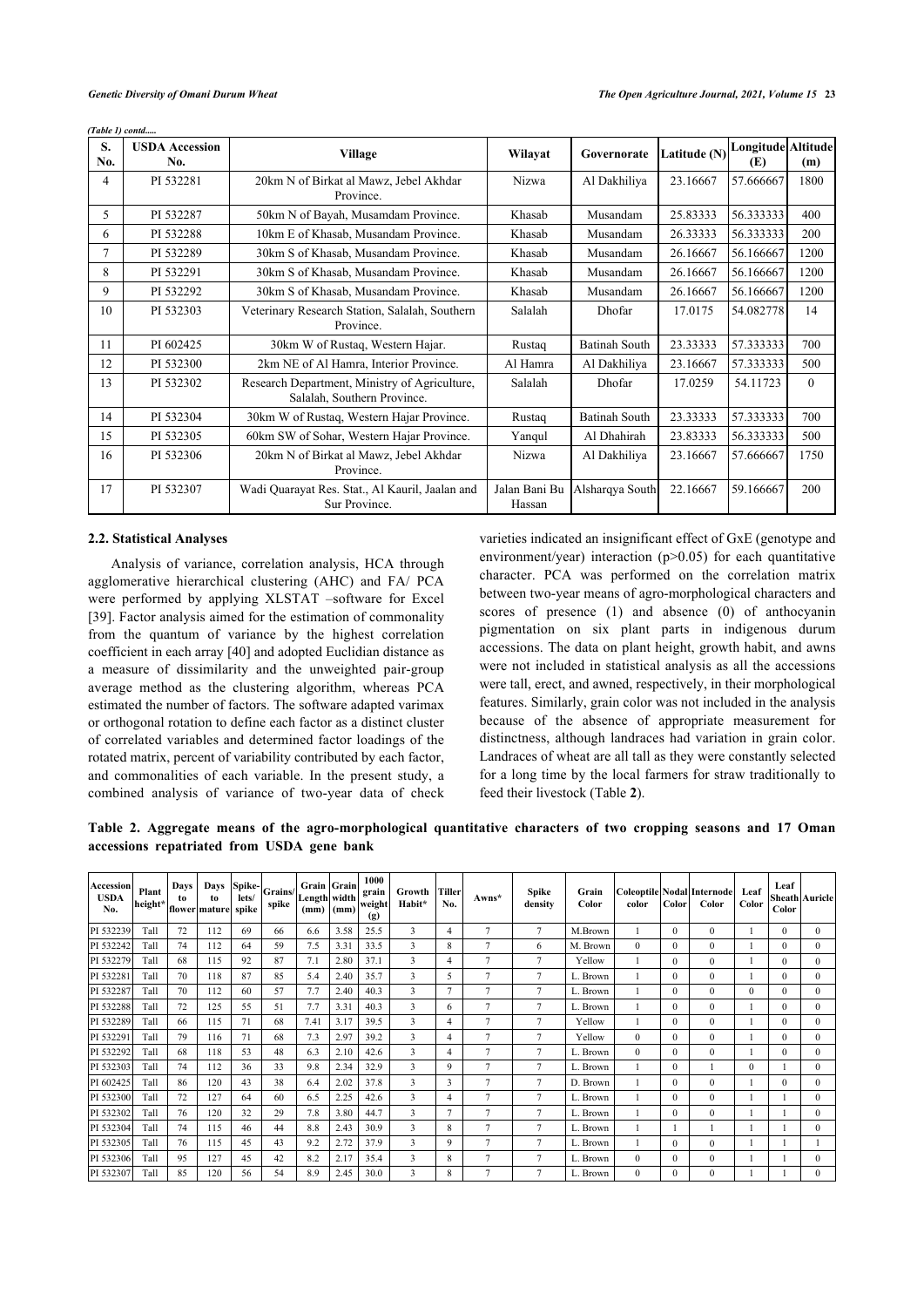*(Table 2) contd.....*

| Accession<br><b>USDA</b><br>No.                                                                                                           | Plant<br>height* | to. | to.<br> flower mature  spike | lets/ | .   Days   Days   Spike- Grains/   C<br>spike | Grain Grain<br>"" Length width grain | $(mm)$ $(mm)$ | 1000<br>weight<br>(g) | Growth Tiller<br>Habit*  | No. | $Awns*$                | <b>Spike</b><br>density                                                                              | Grain<br>Color                                                              | color       | Color                       | Coleoptile Nodal Internode<br>Color | Leaf<br>Color             | Leaf<br><b>Sheath Auricle</b><br>Color |                 |
|-------------------------------------------------------------------------------------------------------------------------------------------|------------------|-----|------------------------------|-------|-----------------------------------------------|--------------------------------------|---------------|-----------------------|--------------------------|-----|------------------------|------------------------------------------------------------------------------------------------------|-----------------------------------------------------------------------------|-------------|-----------------------------|-------------------------------------|---------------------------|----------------------------------------|-----------------|
|                                                                                                                                           |                  |     |                              |       |                                               |                                      |               |                       | 3-upright<br>7-Prostrate |     | 3-awnletted<br>7-awned | 0-awn less $\vert$ 1-Very lax<br>$2$ -Lax<br><u>. د</u><br>Intermediate<br>7- Dense 9-<br>Very dense | L-light<br>M-Medium 0- Green Purple 0- Green Cement Purple Purple<br>D-Dark | $1$ -Purple | $\mathbf{I}$<br>()<br>Green | 1- Purple 1                         | color<br>$^{0-}$<br>Green | $()$ -<br>Green                        | $(1 -$<br>Green |
| *The accessions were all tall (plant height), erect in growth habit, and awned, showing similarity in these three morphological features. |                  |     |                              |       |                                               |                                      |               |                       |                          |     |                        |                                                                                                      |                                                                             |             |                             |                                     |                           |                                        |                 |

#### **3. RESULTS**

### **3.1. Variation in Aagro-morphological and Qualitative Traits among Oman Landraces**

The aggregate mean values over two cropping seasons for all agro-morphological characteristics of Oman landraces with USDA accession nos. are presented in Table **[2](#page-2-0)**. The accessions were found to be significantly different (p<0.05) in respect of all the quantitative characters except the number of tillers, and had a higher degree of variation in respect of most of the studied quantitative characters (Table**3**). These accessions were similar with respect to plant stature (tall), erect growth habit, and presence of awns (Table **[2](#page-2-0)**). The accessions were the most diverse in respect of spikelets/ spike and grains/spike, respectively, from 32 and 29 (PI 532302) to 92 and 87 (PI 532279) in comparison with other characters studied.

There existed variation also for seed characteristics and seed dimensions among the durum accessions, studied especially with respect to test weight and seed length besides grain color. The accession, PI 532239 showed the lowest 1000 grain weight with 25.5 g, whereas the highest 1000-grain weight was found in the accession PI 532302 (44.7 g), followed by two accessions, PI 532292 and PI 532300 with 42.6 g and another two accessions PI 532287 and PI 532288 with 40.3 g. The grain length, however, varied from 5.4 mm (PI 532281) to 9.8 mm (PI 532303), whereas grain width varied from the lowest of 2.02 mm as in the case of PI 602425 to the highest of 3.80 mm for PI 532302 (Tables **[1](#page-1-0)** and **[2](#page-2-0)**). In respect of grain color, 11 accessions had light brown grain color followed by three accessions with yellow, 2 accessions were medium brown, and 1 accession with dark brown in their grain color (Table **[2](#page-2-0)**).

Generally, it was observed that these indigenous landraces had the extreme value for a character or few expressing in opposite trend for other traits. For example, PI 532302, with the least number of spikelets or grains per spike, had higher values of grain dimensions and other characters. There was a high diversity among durum landraces in seed color, seed shape, and seed size.

In respect of qualitative traits, as many as 12 accessions have coleoptile purple followed by 7 accessions having leaf sheath purple, 2 accessions with internode purple, and one accession, each with node and auricle pigmentation (Table **[2](#page-2-0)**).

#### **3.2. Correlation among Agro-morphological Traits**

Phenotypic characters played a significant role during the introduction of crop plants as traits such as plant height, days to flowering and maturity, spike, and seed characters were selection criteria during domestication. In this respect, an overview based on the association between characters could have a strong connection with the introduction of the crop species. Statistical comparisons of relationships among nine agronomical and morphological traits for 17 indigenous durum landraces are shown in Table **[4](#page-4-0)**.

Of 36 combinations of associations among 9 agromorphological characters studied, only six correlations involving four characters *viz*. tiller no., spikelets/ spike, grains/[sp](#page-4-0)ike, and grain length, were found significant  $(p<0.05)$ (Table **4**). The correlations of tiller no. with spikelets /spike (-0.537 \*) and grains/ spike (-0.508\*) were negative and significant, whereas those with grain length was positive (+0.833\*\*) and highly significant. Similarly, grains/spike was positively, highly, and significantly correlated with spikelets/spike (+0.998\*\*), whereas the associations of grain length with spikelets/spike (-0.581\*) and grains/spike (-0.556\*) were negative and significant  $(p<0.05)$ .

| SI.<br>No.     | <b>Characters</b>       |      | Minimum Maximum Mean  F-Test |        |           | Std. Error. (SE)<br>(16 d.f.) | <b>LSD</b><br>$(p=0.05)$ | CV(%) |
|----------------|-------------------------|------|------------------------------|--------|-----------|-------------------------------|--------------------------|-------|
|                | Days to flowering       | 66   | 95                           | 75.12  | *         | 7.49                          | 18.53                    | 6.37  |
| $\overline{2}$ | Days to maturity        | 112  | 127                          | 117.59 | $\ast$    | 5.03                          | 12.44                    | 4.47  |
| 3              | Tiller No.              | 3    | 9                            | 6.00   | <b>NS</b> | 2.09                          | ۰                        | 34.87 |
| $\overline{4}$ | Spike density           | 6    | 7                            | 6.94   | *         | 0.24                          | 0.59                     | 3.50  |
|                | Spikelets/spike         | 32   | 92                           | 58.18  | $\ast$    | 16.65                         | 41.19                    | 28.62 |
| 6              | Grains/spike            | 29   | 87                           | 54.82  | *         | 16.54                         | 40.92                    | 30.16 |
| $\overline{7}$ | Grain length (mm)       | 5.4  | 9.8                          | 7.57   | *         | 1.16                          | 2.86                     | 15.30 |
| 8              | Grain width (mm)        | 2.02 | 7.80                         | 2.72   | *         | 1.33                          | 3.29                     | 2.09  |
| 9              | 1000 grain weight $(g)$ | 25.5 | 44.7                         | 36.82  | $\ast$    | 5.05                          | 12.49                    | 13.71 |

<span id="page-3-0"></span>**Table 3. Statistical parameters for the mean values of characters of durum wheat over two years along with standard error (S.E), coefficient of variation (CV%) for the analyses of five check varieties (r=5).**

\*Standard deviations and coefficient of variation (CV) was calculated based on ANOVA of mean data of two cropping seasons for checks (5 checks-WQS-302, WQS-305, WQS-308, JImah-1 and Jimah-110; Replications-5) for each quantitative character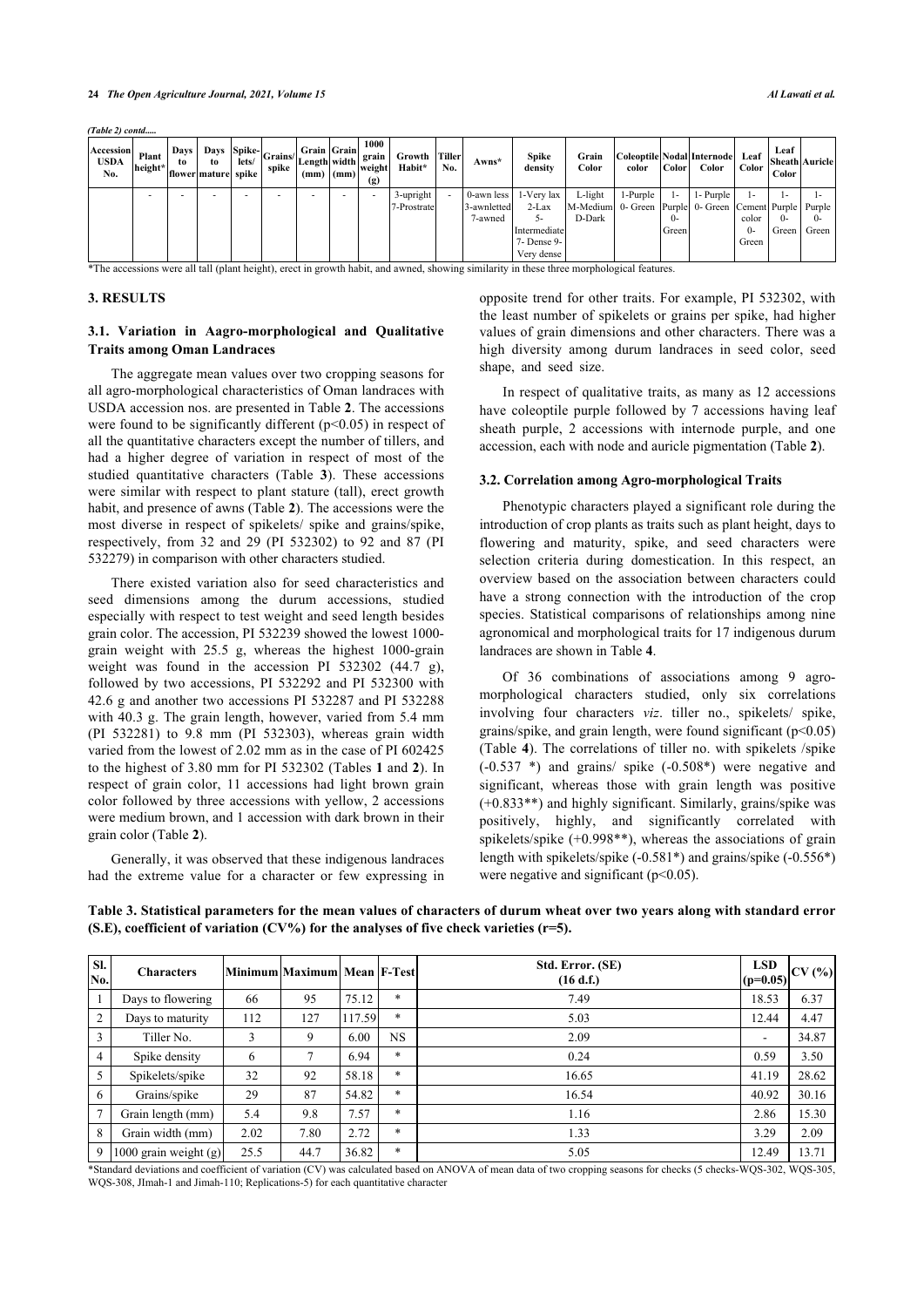| Variables/<br><b>Characters</b> | Days to<br>maturity | Spikelets/Grains/<br>spike | spike                  | <b>Grain Length</b><br>(mm) |                        | Grain width (mm) 1000 grain weight (g) | <b>Tiller</b><br>No.   | <b>Spike density</b>   |
|---------------------------------|---------------------|----------------------------|------------------------|-----------------------------|------------------------|----------------------------------------|------------------------|------------------------|
| Days to flowering               | $0.460^{ns}$        | $-0.462$ <sup>ns</sup>     | $-0.455$ <sup>ns</sup> | $0.283$ <sup>ns</sup>       | $-0.098$ <sup>ns</sup> | $-0.209$ <sup>ms</sup>                 | $10.295$ <sup>ns</sup> | $0.038$ <sup>ns</sup>  |
| Days to maturity                |                     | $-0.181$ <sup>ms</sup>     | $-0.189$ <sup>ns</sup> | $-0.188$ <sup>ns</sup>      | $-0.008$ <sup>ns</sup> | $0.392$ <sup>ns</sup>                  | $-0.137$ <sup>ns</sup> | $0.287$ <sup>ns</sup>  |
| Spikelets/spike                 |                     |                            | $0.998**$              | $-0.581*$                   | $-0.251$ <sup>ns</sup> | $-0.107$ <sup>ms</sup>                 | $-0.537*$              | $-0.090$ <sup>ms</sup> |
| Grains/spike                    |                     | $\overline{\phantom{a}}$   |                        | $-0.556*$                   | $-0.248$ <sup>ns</sup> | $-0.130$ <sup>ms</sup>                 | $-0.508*$              | $-0.065$ <sup>ns</sup> |
| Grain Length (mm)               |                     | $\overline{\phantom{a}}$   | ۰                      |                             | $0.044$ <sup>ns</sup>  | $-0.261$ <sup>ms</sup>                 | $0.833**$              | $0.004$ <sup>ns</sup>  |
| Grain width (mm)                |                     |                            | ۰                      |                             |                        | $0.281$ <sup>ns</sup>                  | $0.087$ <sup>ms</sup>  | $-0.069$ <sup>ns</sup> |
| 1000 grain weight $(g)$         |                     |                            | ۰                      |                             |                        |                                        | $-0.267$ <sup>ms</sup> | $0.169$ <sup>ns</sup>  |
| Tiller No.                      |                     |                            |                        |                             |                        |                                        |                        | $-0.246$ <sup>ns</sup> |

<span id="page-4-0"></span>**Table 4. Simple correlation coefficients among agro morphological characters**

\* Significant at  $p < 0.05$ ; \*\* Significant at  $p < 0.01$ ; ns-  $p > 0.05$ 

#### **3.3. Multivariate Analyses**

Multivariate analyses have been applied to measure the diversity in durum wheat germplasm accessions and evaluate the relative contributions of different characters to the total variability in a crop germplasm collection. These analyses enable germplasm accessions to be classified into groups/ clusters with similar characters. In this study, the principal component analysis (PCA) based on 9 agro-morphological traits and presence or absence of pigmentation on six plant parts was used to discern the patterns of variation within 17 durum wheat accessions collected from different governorates of Oman during the early 1990s. Using a PCA based on the correlation matrix, it appeared that the first eight principal components accounted for 93.122% of the total variance (Table **[5](#page-4-1)**) as depicted in the scree plot (Fig. **[1](#page-4-2)**).

The first principal component (PC1) accounted for approximately 30.127% of the total phenotypic variation (Table **[5](#page-4-1)**) which was influenced to the extent of 76.839% by four quantitative characters and one qualitative character *viz*. grain length (16.943%), spikelets/spike (15.455%), tiller no. (15.271%), grains[/s](#page-5-0)pike (14.598%), and leaf sheath col[or](#page-4-1) (14.572%) (Table **6**). PC2 accounted for 16.579% (Table **5**) phenotypic variability, which was contributed mainly by days to maturity  $(26.565\%)$ , days to flowering  $(13.348\%)$ , [an](#page-5-0)d internode color (13.086%) to the extent of 52.999% (Table **6**). However, PC3, which accounted for 12.370%, was built from coleoptile pigmentation (33.057%), spike density (19.197%), 1000-grain weight (17.601%), and days toflowering (11.594%), contributing in total 81.449% (Table **6**).

<span id="page-4-1"></span>**Table 5. Eigenvectors and eigenvalues associated with each character with respect to 9 agro-morphological characters and presence/absence of pigmentation in six plant parts as explained by the first eight principal components (PC) in 17 indigenous Durum wheat accessions repatriated from USDA gene bank**

<span id="page-4-2"></span>

|                       | PC1      | PC2      | PC <sub>3</sub> | PC4      | PC <sub>5</sub> | PC <sub>6</sub> | PC7      | PC8      |
|-----------------------|----------|----------|-----------------|----------|-----------------|-----------------|----------|----------|
| Days to flowering     | 0.205    | 0.365    | $-0.340$        | 0.180    | 0.032           | $-0.173$        | $-0.291$ | $-0.227$ |
| Days to maturity      | $-0.003$ | 0.515    | 0.053           | 0.340    | 0.010           | $-0.048$        | 0.102    | 0.337    |
| Spikelets /spike      | $-0.393$ | $-0.208$ | $-0.128$        | 0.067    | 0.204           | 0.048           | $-0.103$ | 0.389    |
| Grains /spike         | $-0.382$ | $-0.216$ | $-0.126$        | 0.076    | 0.228           | 0.056           | $-0.132$ | 0.409    |
| Grain Length (mm)     | 0.412    | $-0.106$ | $-0.063$        | $-0.127$ | 0.136           | $-0.034$        | $-0.076$ | 0.215    |
| Grain width (mm)      | 0.042    | 0.169    | 0.271           | $-0.345$ | $-0.342$        | 0.499           | $-0.472$ | 0.108    |
| 1000 grain weight (g) | $-0.098$ | 0.316    | 0.420           | $-0.200$ | $-0.114$        | $-0.090$        | 0.566    | 0.246    |
| Tiller No.            | 0.391    | $-0.075$ | $-0.165$        | $-0.239$ | 0.100           | 0.040           | $-0.004$ | 0.355    |
| Spike density         | 0.028    | 0.086    | 0.438           | 0.423    | 0.264           | $-0.251$        | $-0.305$ | $-0.034$ |
| Coleoptile color      | 0.001    | $-0.218$ | 0.575           | 0.078    | 0.150           | 0.120           | $-0.218$ | $-0.117$ |
| Nodal Color           | 0.191    | $-0.252$ | $-0.004$        | 0.447    | $-0.109$        | 0.434           | 0.332    | $-0.046$ |
| Internode Color       | 0.307    | $-0.362$ | 0.066           | 0.275    | $-0.189$        | 0.010           | 0.137    | 0.041    |
| Leaf Color            | $-0.162$ | 0.302    | $-0.180$        | 0.207    | 0.165           | 0.630           | 0.054    | $-0.138$ |
| Leaf Sheath Color     | 0.382    | 0.153    | 0.049           | 0.140    | 0.158           | 0.115           | $-0.108$ | 0.417    |
| Auricle               | 0.143    | 0.041    | 0.084           | $-0.293$ | 0.745           | 0.161           | 0.210    | $-0.244$ |
| Eigen value           | 4.519    | 2.487    | 1.855           | 1.513    | 1.186           | 1.147           | 0.675    | 0.586    |
| Variability (%)       | 30.127   | 16.579   | 12.370          | 10.088   | 7.905           | 7.648           | 4.502    | 3.904    |
| Cumulative %          | 30.127   | 46.705   | 59.075          | 69.163   | 77.068          | 84.715          | 89.218   | 93.122   |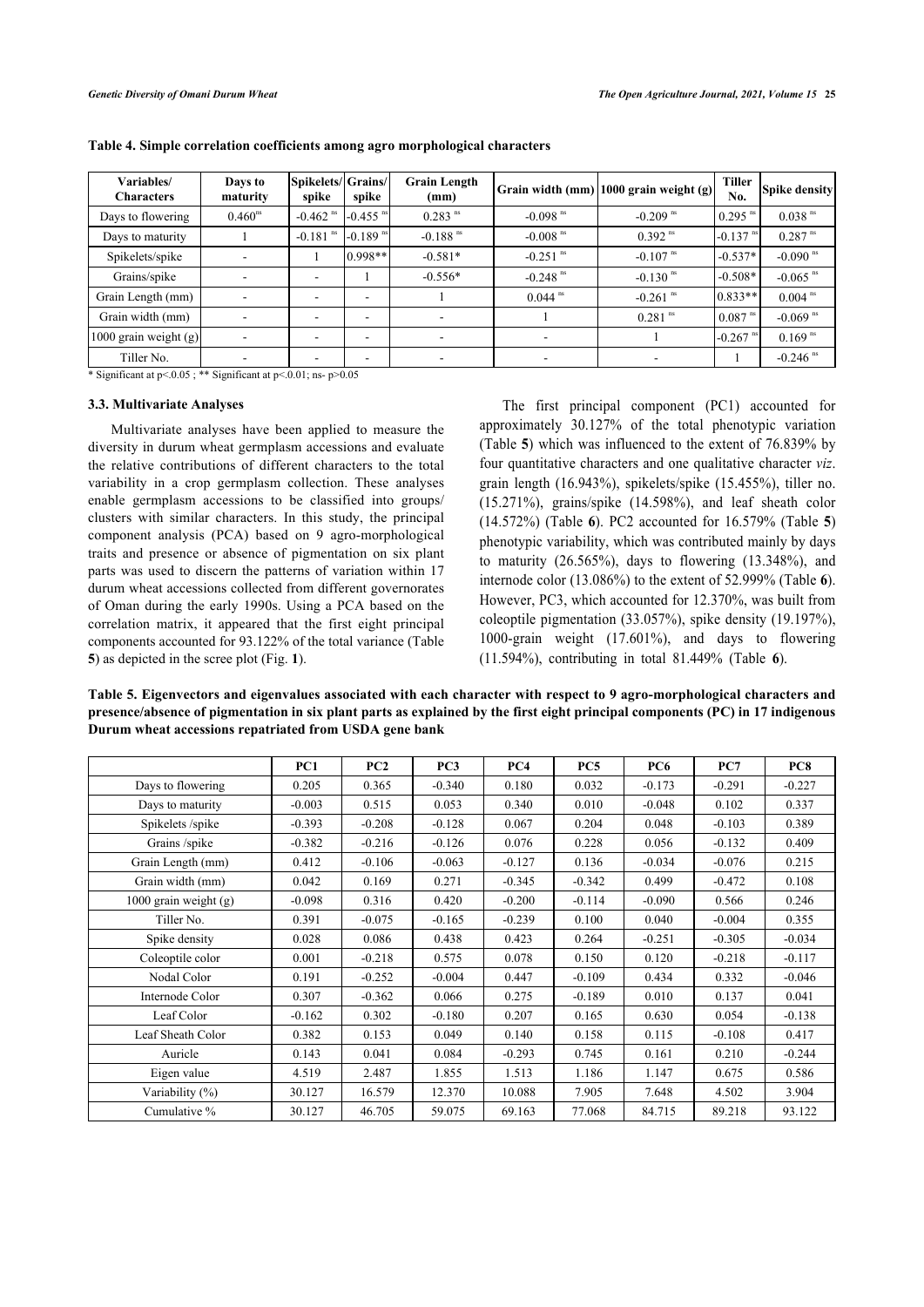

Fig. (1). Scree plot showing eigenvalues in response to the principal components (factors, Fs) for the quantitative and qualitative traits of indigenous durum wheat accession.

|                         | PC1    | PC2    | PC <sub>3</sub> | PC4    | PC <sub>5</sub> | <b>PC6</b> | PC7    | PC8    |
|-------------------------|--------|--------|-----------------|--------|-----------------|------------|--------|--------|
| Days to flowering       | 4.205  | 13.348 | 11.594          | 3.253  | 0.101           | 3.000      | 8.452  | 5.162  |
| Days to maturity        | 0.001  | 26.565 | 0.277           | 11.581 | 0.009           | 0.232      | 1.037  | 11.379 |
| Spikelets/spike         | 15.455 | 4.326  | 1.636           | 0.443  | 4.147           | 0.229      | 1.053  | 15.102 |
| Grains/spike            | 14.598 | 4.679  | 1.578           | 0.573  | 5.203           | 0.313      | 1.731  | 16.767 |
| Grain Length (mm)       | 16.943 | 1.120  | 0.393           | 1.625  | 1.853           | 0.115      | 0.576  | 4.629  |
| Grain width (mm)        | 0.174  | 2.856  | 7.339           | 11.911 | 11.686          | 24.907     | 22.290 | 1.174  |
| 1000 grain weight $(g)$ | 0.954  | 9.978  | 17.601          | 4.008  | 1.290           | 0.811      | 32.041 | 6.076  |
| Tiller No.              | 15.271 | 0.558  | 2.730           | 5.715  | 1.007           | 0.159      | 0.001  | 12.590 |
| Spike density           | 0.076  | 0.743  | 19.197          | 17.896 | 6.993           | 6.293      | 9.325  | 0.117  |
| Coleoptile color        | 0.000  | 4.773  | 33.057          | 0.610  | 2.236           | 1.436      | 4.763  | 1.362  |
| Nodal Color             | 3.652  | 6.350  | 0.002           | 19.975 | 1.187           | 18.831     | 11.021 | 0.212  |
| Internal Color          | 9.436  | 13.086 | 0.429           | 7.578  | 3.583           | 0.010      | 1.865  | 0.165  |
| Leaf Color              | 2.611  | 9.093  | 3.226           | 4.296  | 2.725           | 39.749     | 0.288  | 1.911  |
| Leaf Sheath Color       | 14.572 | 2.355  | 0.237           | 1.959  | 2.481           | 1.329      | 1.158  | 17.378 |
| Auricle                 | 2.052  | 0.170  | 0.703           | 8.578  | 55.500          | 2.585      | 4.398  | 5.977  |

<span id="page-5-0"></span>**Table 6. Contribution of 9 agro-morphological characters and presence/absence of pigmentation in six plant parts in percent to the first eight principal components in 17 indigenous Durum wheat accessions repatriated from USDA gene bank.**

<span id="page-5-1"></span>The first two PCAs that contributed 46.705% of the total variation present in the accessions were used to draw a biplot graph to understand the pattern of distribution of accessions in the four quadrants of the graph. Thus, PCA discriminates all the Oman durum wheat landraces into four clusters scattered respectively over four quadrants of the biplot graph (Fig. **[2](#page-5-1)**). The graph also represents eigenvectors of the characters that greatly influence each axis of the PC1 and PC2 in terms of length that is proportional to its magnitude of influence on that axis [[29,](#page-10-0) [41](#page-10-8), [42\]](#page-10-9). Accordingly, quadrant  $I (+,+)$  consisting of four accessions *viz*. PI 532302, PI 532305, PI 532306, and PI

532307 formed cluster I, which was highly influenced by days to flowering and leaf sheath color. The quadrant II  $(-,+)$ consisting of five accessions *viz*. PI 532288, PI 532291, PI 532292, PI 532300, and PI 602425 formed cluster II, which was highly influenced by days to maturity and leaf color. The quadrant III (-,-) consisting of six accessions *viz*. PI 532239, PI 532242, PI 532279, PI 532281, PI 532287, and PI 532289 formed cluster II, which was highly influenced by spikelets/spike and grains/spike whereas cluster IV was formed of only two accessions located in quadrant IV  $(+,-)$  which were greatly influenced by internode color and grain length.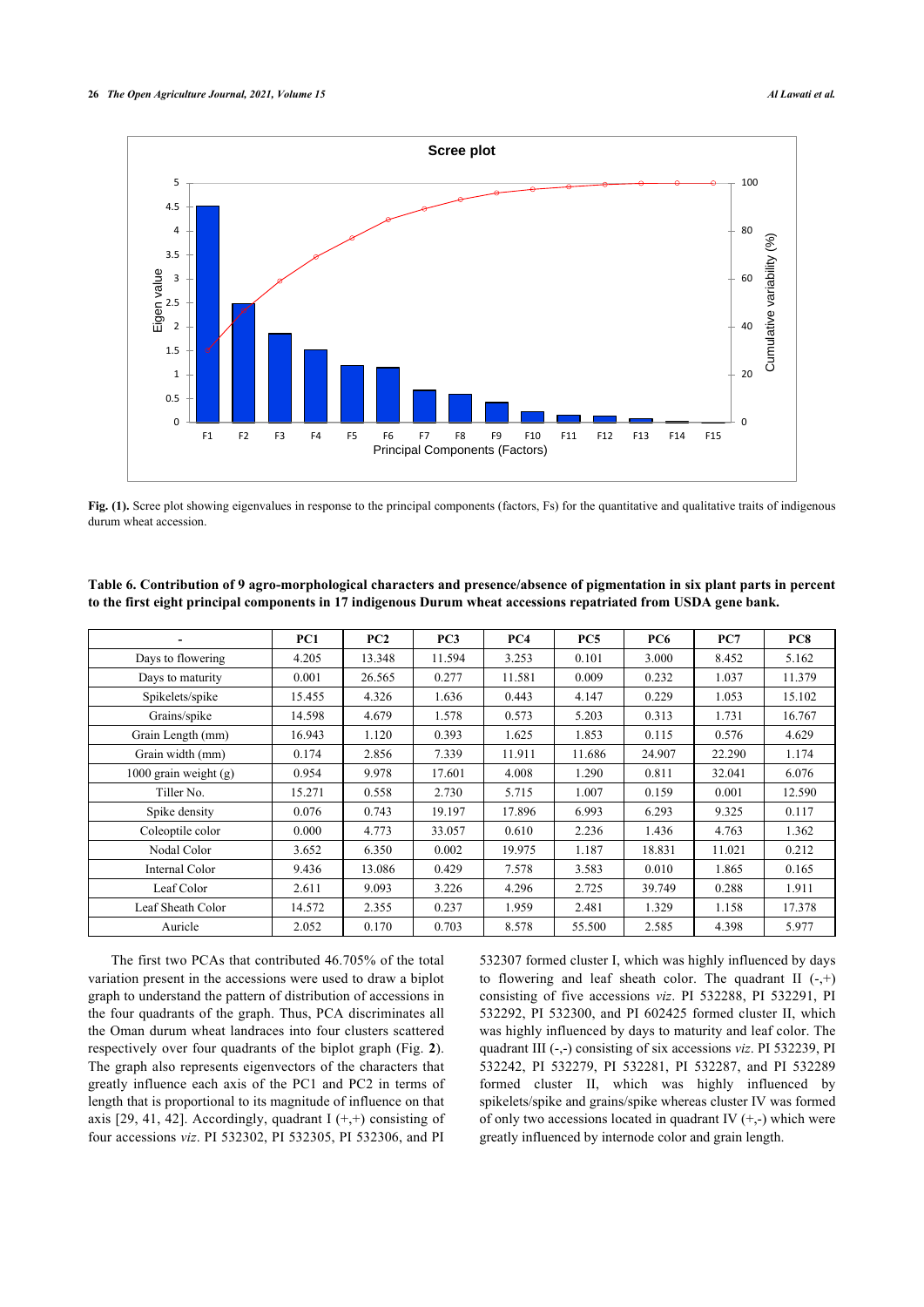

**Fig. (2).** Biplot graph of PC 1(Factor 1) and PC 2 (Factor 2) showing the distribution of 17 durum wheat accessions into its four quadrants as clusters along with eigenvectors of the characters that influence the corresponding axis most.

The cluster analysis has been applied to explain the relationship among the indigenous durum wheat landraces, as different accessions within a cluster were presumed to be more closely related to each other in terms of the characters under investigation than those accessions of other clusters. The nature of association among 17 indigenous durum wheat landraces signifying diversity was revealed by Wards' method of cluster analyses on the basis of Euclidian distance coefficients (Fig. **[3](#page-7-0)**) for 9 agro-morphological and 6 pigmentation traits (Table **[5](#page-4-1)**). As against the classificatory pattern indicated by the PCA, the HCA of Wards' method showed the different composition of four classes (clusters) of indigenous durum wheat accessions as A, B, C, and D. (Fig. **[3](#page-7-0)**).

Cluster A contained only two landraces (PI 532279 and PI 532281); cluster B consisted highest of nine accessions, *viz*. PI 532242, PI 532287, PI 532239, PI 532289, PI 532291, PI 532307, PI 532300, PI 532288, and PI 532292. Cluster C was formed of only one accession, PI 532302, whereas cluster D consisted of five accessions *viz*. PI 602425, PI 532306, PI 532303, PI 532304, and PI 532305.

In both the pattern of clustering, it was observed that the landraces collected from different governorates of Oman were distributed over all clusters, indicating the existence of more diversity.

#### **4. DISCUSSION**

The Sultanate of Oman has an ancient cultivation history of both bread wheat (*Triticum aestivum* L.s.l.) and durum wheat (*Triticum turgidum* ssp. *durum*) because of its characteristic location on the eastern edge of the Arabian Peninsula [[13,](#page-9-8) [43](#page-10-10) - [45\]](#page-10-11). Wheat landraces constitute the prime genetic resources of cultivated wheat not only in Oman but also in several MENA (the Middle East and North Africa) [\[42](#page-10-9), [46](#page-10-12) - [52](#page-10-13)]. Indigenous landraces have paramount significance for their potential utilization in crop improvement and conservation programs. A large number of wheat landraces have been collected from different parts of Oman during collecting missions during the 1980s and 1990s after Oman's inclusion in worldwide activities for the collection of plant genetic resources under the FAO program[[13\]](#page-9-8). The *T. turgidum* USDA accessions used in the present investigation were part of the collected genetic material during the 1990s [[13](#page-9-8)]. Although the wealth of the Omani landraces has been emphasized[[53](#page-10-14)], the morphological variation, tolerance to biotic and abiotic stresses, and their quality characters have not been significantly exploited in crops like wheat[[52,](#page-10-13) [54](#page-10-15)]. Besides, information on the extent and pattern of genetic diversity in these durum wheat accessions is not available.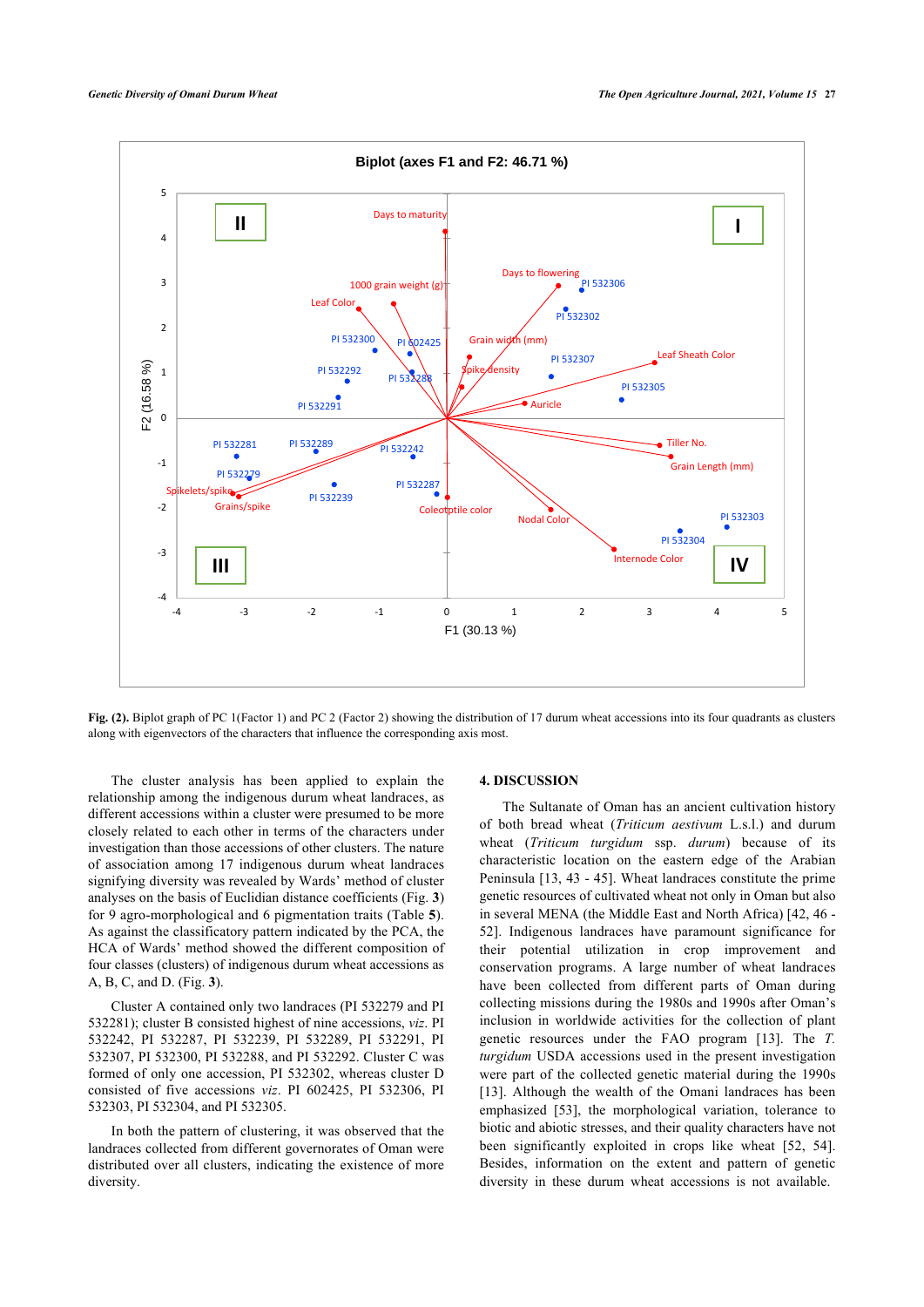<span id="page-7-0"></span>

**Fig. (3).** Dendrogram of cluster analysis of 17 indigenous durum wheat accessions using Wards' method.

The results of the present investigations clearly revealed that 17 indigenous accessions differed significantly from one another with respect to all morpho-agronomic and pigmentation characters and showed a considerable level of phenotypic variation in terms of diversity (Tables **[2](#page-2-0)**-**[6](#page-5-0)**; Figs. **[1](#page-4-2)**-**[3](#page-7-0)**). In view of the requirement to use new traits in breeding procedures and statistical methods for integration of disciplinary investigation [\[49](#page-10-16)], in the present study, the pigmentation on different parts of the plant as presence (score 1) or absence (score 0) has been considered in the analyses of diversity [\[55\]](#page-10-17) for their potential use as genetic identification markers in DUS tests of varieties [[56](#page-10-18) - [58](#page-10-19)]. Our results are in agreement with those of previous studies underlining the existence of genetic variability or diversity among durum wheat accessions studied not only in terms of agromorphological characters like tiller number, spikelets/spike, grains/spike, 1000 grain weight [[3](#page-9-2), [25](#page-9-16), [29,](#page-10-0) [59](#page-10-20) - [62](#page-10-21)] but also for days to flowering and maturity [[3](#page-9-2), [25\]](#page-9-16).

Correlation coefficients for the agro-morphological and qualitative characters were examined for potential correlations to determine whether the selection for stability in one character might influence the stability in other characters of growth of the crop. In this study, only two of the six significant correlations were found positive among the different agromorphological and quality traits in durum wheat indigenous

accessions investigated (Table**4**). Accordingly, a positive association among the characters indicated that improvement of one character might simultaneously improve the other desired trait [\[29,](#page-10-0) [63](#page-10-22)]. For example, a positive correlation among the traits related to inflorescence, such as spikelets/spike and grains/spike showed that an improvement in physical properties of the inflorescence also results in an improvement in the number of grains that contribute to yield. Conversely, negative associations between the growth and yield attributes would help in maintaining the magnitude of the characters in balance for achieving optimum yield. For instance, spikelets/ spike or grains/ spike could be balanced to achieve the required grain length as correlations between spikelets/grains and grain length are negative and significant. Similarly, the tiller number should be optimum to get maximum spikelets and grains (Table **[4](#page-4-0)**). Similar observations were done by other researchers in their durum wheat germplasm [\[64](#page-10-23)].

The structure of the genetic diversity among the set of 17 indigenous durum wheat accessions representing six governorates of Oman extending from north of the country to its south, was assessed by multivariate analyses such as PCA and CA based on aggregate phenotypic means over two cropping seasons. Using a PCA based on the correlation matrix, it appeared that the first eight principal components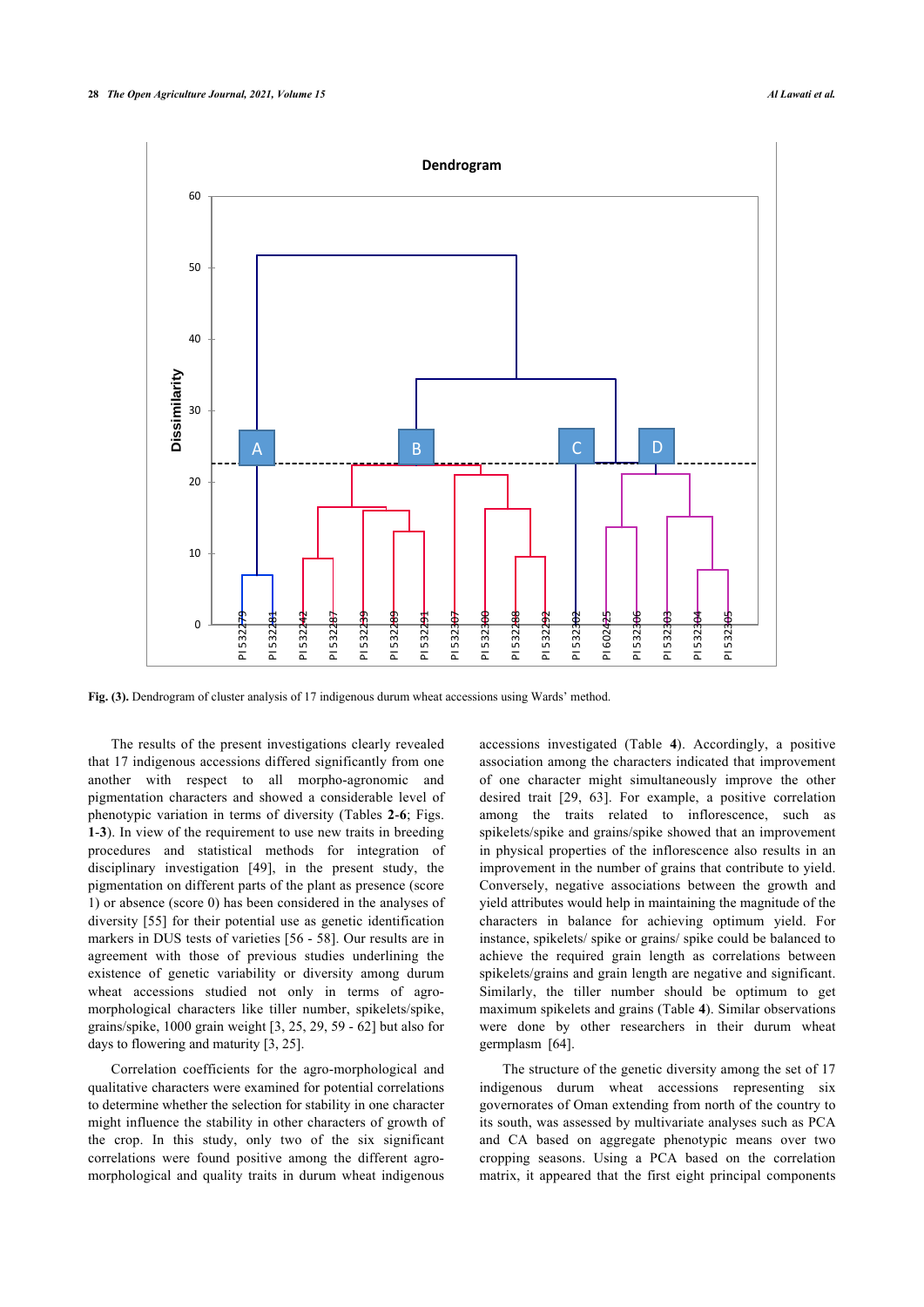accounted for over 90% of the total variance of which the first two components contributed 46.705%, which was considered to be substantial to scatter the positions of accessions over the four quadrants of the biplot graph (Fig. **[2](#page-5-1)**). Such a magnitude of the contribution of each of the first three PCs rightly agreed with the results of research conducted in 2014 [\[65\]](#page-10-24), which indicated the contribution of the PC1, PC2, and PC3 as 25.9%, 17.1%, and 13.3%, respectively and that in 2018 [\[42\]](#page-10-9) which found PC1, PC2 and PC3 contributing 45.13%, 17.85%, and 14.71%, respectively in wheat germplasm studied. Similar results were also obtained by other researchers [[66](#page-10-25) - [71\]](#page-11-0). In PC1, tiller number, grain length, spikelets/spike, grains/spike, and leaf sheath color were effective main sources of variation, whereas, in PC2, accessions were discriminated mainly through days to flowering, days to maturity and internode pigmentation. This is because, in PCA, differentiation of accessions into different clusters was ensured with a relatively high contribution of few characters rather than a small contribution from each character[[72,](#page-11-1) [73](#page-11-2)].

In the present investigation, the results of two multivariate analyses *viz*. PCA and CA based on Euclidian distances showed different patterns of clustering, and they did not appear to support each other. PCA analysis formed four clusters *viz*. cluster I of 4 accessions, cluster II of 5 accessions, cluster III of 6 accessions, and cluster IV of 2 accessions (Fig. **[2](#page-5-1)**) while a dendrogram of cluster analysis (Fig. **[3](#page-7-0)**) revealed the formation of four clusters *viz*. cluster A of 2 accessions, cluster B of 9 accessions, cluster C of only one accession and cluster D of 5 accessions based on the principle of discrimination each one adapted. Further, these results revealed that accessions within each cluster might belong to the same or different governorates (Figs. **[2](#page-5-1)** and **[3](#page-7-0)**), thus suggesting the fact that there existed no clear relationship between accessions and geographical diversity. For instance, in the composition of clusters from PCA, the accessions of each of all the four clusters were found to be from different governorates. Cluster IV consisted of two accessions, namely PI 532303 and PI 532304, which belonged to Al Batinah South (Rustaq) and Dhofar (Salalah) governorates, which are about 1000 km distant. Similarly, all the four accessions of cluster I were the ones collected from the four different governorates *viz*. PI 532 302 (Dhofar), PI 532305 (Al-Dhahirah), PI 532306 (Al-Dakhiliya), and PI 532307 (Alsharqiya South). A similar trend of clustering was observed in cluster II and cluster-III. This might be due to the exchange of landraces between the farmers of different geographic regions either voluntarily among relatives or through trading in the markets. Conversely, the dendrogram of CA, tended to include accessions of the same geographical area or governorate in one cluster. For instance, Cluster A consisted of two accessions (PI 532279 and 532281) that belonged to Al-Dakhiliya governorate, and all the five accessions collected from Khasab such as PI 532287, PI 532288, PI 532289, PI 532291, and PI 532292 were included in Cluster-B, although these emerged from three different branches or nodes of the dendrogram. This further showed that the diversity in indigenous durum wheat accessions collected from various geographical parts of Oman might be similar or different in genetic constitution. Therefore, more emphasis on the selection has to be directed to landraces per se rather than considering

geographical location, alone, as a source of diversity in this germplasm.

The results of multivariate cluster analyses revealed the existence of substantial variation among the durum wheat landrace accessions in the present study, which could be implied in the selection of appropriate accessions based on characters to be improved, as parents for producing transgressive segregants in a minimum period of time in the crop improvement program[[42,](#page-10-9) [74](#page-11-3), [75](#page-11-4)]. Accordingly, the accession PI 532306 of Al Dakhiliya can be chosen from the cluster-I as one of the parents for manipulating days to flowering with leaf sheath as identification marker; Similarly, PI 532291 and/ or PI 532 292 of Musandam can be chosen from cluster-II for improving grain weight with leaf color as marker-trait, PI 532239 of North Al- Batinah and/ or PI 532281 of Al Dakhiliya from cluster-III for improving spikelets/spike or grains/spike with coleoptile color as marker-trait, and PI 532303 or PI 532304 of Al-Dhofar governorate from cluster-IV for improving tiller number and grain length along with internode color as marker-trait. The durum wheat accessions of the present study are part of landraces of Oman, which are well known for their desirable features of bread-making quality for the local culinary items besides their resilience nature to survive abiotic stresses like drought, heat, salinity [\[34](#page-10-1), [45](#page-10-11), [47](#page-10-26), [76](#page-11-5)]. It is interesting to note that as many as six accessions, PI 532239, PI 532242, PI 532288, PI 532289, PI 532292, and PI 532302, have been included in the core collections of USDA gene bank based on their potential characters of growth and tolerance to several diseases of wheat like stripe rusts[[62](#page-10-21)]. Hence, it is essential to conserve and use these landraces for improving the production of quality wheat used in local preparations in Oman.

#### **CONCLUSION**

Seventeen indigenous durum wheat landraces/ accessions were significantly different  $(p<0.05)$  with respect to nine quantitative characters except in respect of a number of tillers and had a higher degree of variation in respect of most of these quantitative characters. Only six correlations involving four characters *viz*. tiller no., spikelets/ spike, grains/spike, and grain length were significant  $(p<0.05)$ . Two multivariate analyses were found not supporting each other in discerning diversity, with each forming four diverse clusters with different compositions of accessions. However, their overall results led to the selection of parents for hybridization to improve the characters of growth for higher yield or productivity with one or two identifying markers of pigmentation on plant parts.

### **LIST OF ABBREVIATIONS**

**AHC** = Agglomerative Hierarchical Clustering

- **BI** = Bioversity International
- **CA** = Cluster Analysis
- **FAO** = Food and Agriculture Organization of the United Nations
- **HCA** = Hierarchical Cluster Analysis
- **IBPGR** = International Besrueu of Plant Genetic Resources (Now, BI)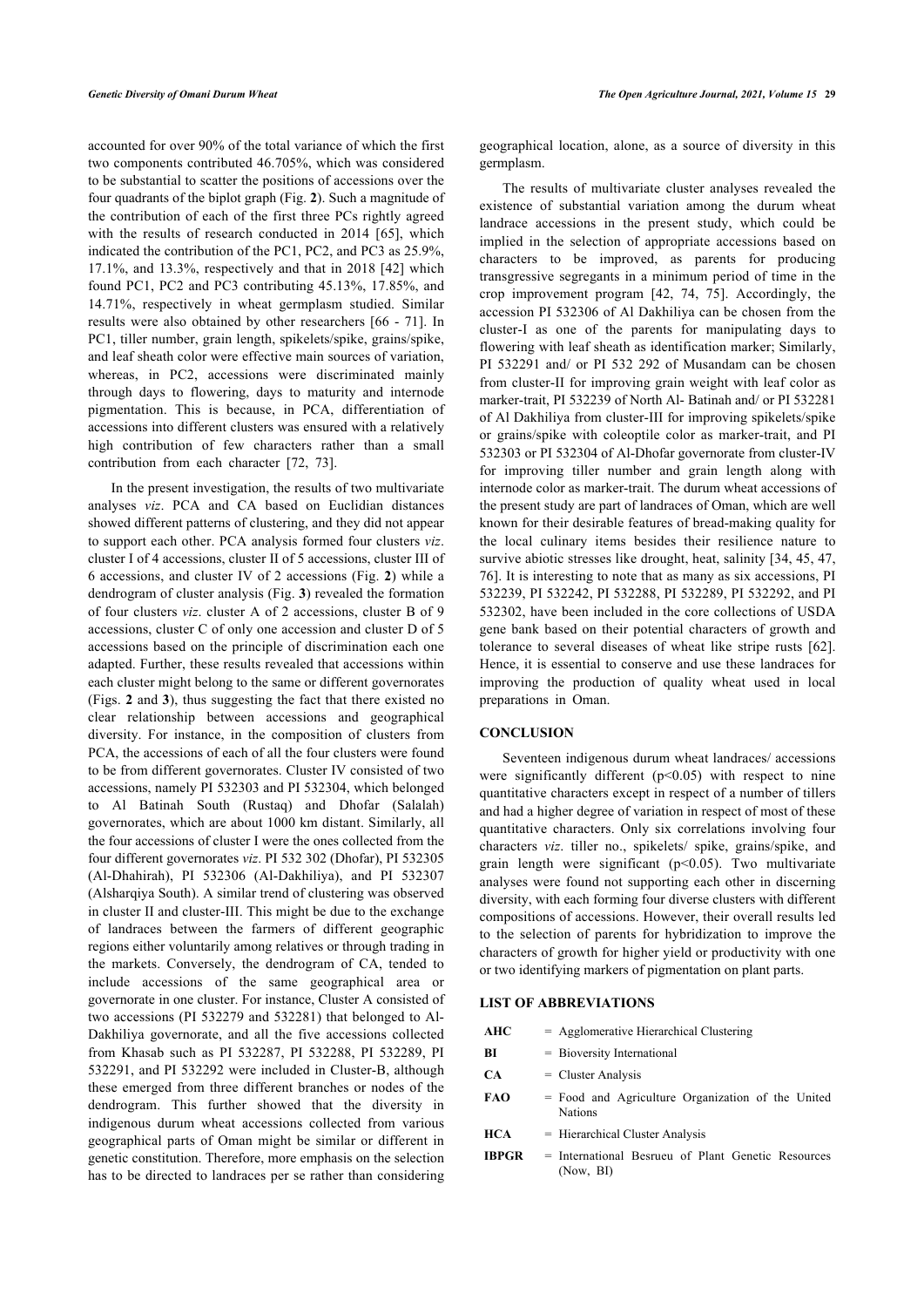<span id="page-9-5"></span>

| MAF         | $=$ Ministry of Agriculture & Fisheries, Oman                         |
|-------------|-----------------------------------------------------------------------|
| <b>MENA</b> | $=$ Middle East and North Africa                                      |
|             | <b>OAPGRC</b> = Oman Animal & Plant Genetic Resources Canter,<br>Oman |
| TRC         | $=$ The Research Council of Oman                                      |
| <b>PCA</b>  | $=$ Principal Component Analysis                                      |

**USDA** = United States Department of Agriculture

## <span id="page-9-6"></span>**ETHICS APPROVAL AND CONSENT TO PARTI-CIPATE**

Not applicable.

#### <span id="page-9-7"></span>**HUMAN AND ANIMAL RIGHTS**

No animals/humans were used for studies that are the basis of this research.

#### <span id="page-9-8"></span>**CONSENT FOR PUBLICATION**

Not applicable.

#### **AVAILABILITY OF DATA AND MATERIALS**

<span id="page-9-9"></span>The data supporting the finding is available in Genetic Resources Information Platform (GRIP) and annual reports of Oman Animal and Plant Genetic Resources Center www.oapgrc.gov.om.

#### <span id="page-9-10"></span>**FUNDING**

The authors gratefully acknowledge OAPGRC, TRC of Oman, for the financial support of the research.

#### <span id="page-9-11"></span>**CONFLICT OF INTEREST**

<span id="page-9-12"></span>The authors declare no conflict of interest, financial or otherwise.

# **ACKNOWLEDGEMENTS**

<span id="page-9-13"></span>The authors thank the directors and administrators of the Oman Animal & Plant Genetic Resources Center of The Research Council and the Ministry of Agriculture & Fisheries of Oman for their encouragement during the research.

#### <span id="page-9-14"></span><span id="page-9-0"></span>**REFERENCES**

- [1] Lantican MA, Dubin HJ, Morris NL. Impacts of international wheat breeding research in developing world, 1988-2002. D.F., Mexico: CIMMYT 2016.
- <span id="page-9-1"></span>[2] Food FAO. Food and Agriculture Organization of the United Nation FAOSTAT, Italy [Accessed 2018 ];<http://faostat.fao.org>
- <span id="page-9-2"></span>[3] Devesh P, Moitra PK, Shukla RS, Pandey S. Genetic diversity and principal component analyses for yield, yield components and quality traits of advanced lines of wheat. Journal of Pharmacognosy and Phytochemistry 2019; 8(3): 4834-9.
- <span id="page-9-16"></span><span id="page-9-3"></span>[4] Ganeva G, Viktor K, Misheva S, Popova Z, Christov NK. Genetic diversity assessment of Bulgarian durum wheat (Triticum durum Desf.) landraces and modern cultivars using microsatellite markers. Genet Resour Crop Evol 2010; 57: 273-85. [\[http://dx.doi.org/10.1007/s10722-009-9468-5](http://dx.doi.org/10.1007/s10722-009-9468-5)]
- <span id="page-9-17"></span><span id="page-9-15"></span>[5] Callejo MJ, Vargas-Kostiuk ME, Rodríguez-Quijano M. Selection, training and validation process of a sensory panel for bread analysis: Influence of cultivar on the quality of breads made from common wheat and spelt wheat. J Cereal Sci 2015; 61: 55-62. [\[http://dx.doi.org/10.1016/j.jcs.2014.09.008](http://dx.doi.org/10.1016/j.jcs.2014.09.008)]
- <span id="page-9-4"></span>[6] Suchowilska E, Wiwart M, Krska R, Do Kandler W. Do Triticum aestivum L. and Triticum spelta L. Hybrids constitute a promising

source material for quality breeding of new wheat varieties?. Agronomy 2020; 10.43: 16p.

- [7] Ivanov IV, Hartweizen DB. T durum Desf. Jahrbuch der Universita¨t Sofia, Landwirtschaftliche Fakulta¨t 1927; Vol. V: pp. 1926-7.
- [8] Zhukovsky PM. Cultivated plants and their relatives. Leningrad, USSR: Kolos 1964. (in Russian)
- [9] Bozzini A. Origin, distribution, and production of durum wheat in the world.Durum wheat: chemistry and technology. St. Paul, MN: American Association of Cereal Chemistry 1988; pp. 1-16.
- [10] Srivastava JP, Damania AB, Pecceti L. Landraces, primitive forms and wild progenitors of macaroni wheat, Triticum durum: their use in dryland agriculture. In: Miller TE, Koebner RMD, Eds. Proc 7th Int Wheat Genet Symp. 153-9.
- [11] Wang HY, Wei YM, Yan ZH, Zheng YL. EST-SSR DNA polymorphism in durum wheat (Triticum durum L.) collections. J Appl Genet 2007; 48(1): 35-42.
	- [\[http://dx.doi.org/10.1007/BF03194655](http://dx.doi.org/10.1007/BF03194655)] [PMID: [17272859\]](http://www.ncbi.nlm.nih.gov/pubmed/17272859)
- [12] MAF. Agriculture & Livestock Research Five-Year Research Strategy 2011-2015. In: Directorate General of Agriculture & Livestock Research. Sultanate of Oman.: Ministry of Agriculture. 2011; p. 52p..
- [13] Guarino L. Crop collecting in the Sultanate of Oman in the context of the Arabian Peninsula. IBPGR Plant Gen Res Newslett 1990; 77: 27-33.
- [14] Annual Report MAF. Sultanate of Oman.: Ministry of Agriculture & Fisheries. 2012.Directorate General Agriculture & Livestock Research.
- [15] Annual Report MAF. Sultanate of Oman.: Ministry of Agriculture & Fisheries. 2013.Directorate General Agriculture & Livestock Research.
- [16] Annual Report MAF. Sultanate of Oman.: Ministry of Agriculture  $\&$ Fisheries. 2014.Directorate General Agriculture & Livestock Research.
- [17] Frenez D. The Indus Civilization Trade with the Oman Peninsula.the Shadow of the Ancestors The Prehistoric Foundations of the Early Arabian Civilization in Oman. Second expanded edition.. Ministry of Heritage and Culture Sultanate of Oman. 2018; pp. 385-96.
- [18] Zohary D, Hopf M. Domestication of plants in the Old World. 2nd ed. Oxford, UK: Clarendon Press 2000.
- [19] Gebauer J, Al Khanjari S, Khan IA, Buerkert A, Hammer K. Plant genetic resources in Oman – Evidence of millennia of cultural exchange in the Middle East.Oases of Oman. Muscat: Al Roya Press and Publishing House 2010; pp. 28-33.
- [20] Zohary D, Hopf M, Weiss E. The domestication of the plants in the old world: the origin and spread of cultivated plants in West Asia, Europe and Nile Valley. Oxford: Oxford University Press 2012. [\[http://dx.doi.org/10.1093/acprof:osobl/9780199549061.001.0001\]](http://dx.doi.org/10.1093/acprof:osobl/9780199549061.001.0001)
- [21] Maccaferri M, Harris NS, Twardziok SO, *et al.* Durum wheat genome highlights past domestication signatures and future improvement targets. Nat Genet 2019; 51(5): 885-95. [\[http://dx.doi.org/10.1038/s41588-019-0381-3\]](http://dx.doi.org/10.1038/s41588-019-0381-3) [PMID: [30962619](http://www.ncbi.nlm.nih.gov/pubmed/30962619)]
- [22] Islam MR. Genetic diversity in irrigated rice. Pak J Biol Sci 2004; 2: 226-9.

[\[http://dx.doi.org/10.3923/pjbs.2004.226.229](http://dx.doi.org/10.3923/pjbs.2004.226.229)]

- [23] Khodadadi M, Fotokian MH, Miransari M. Genetic diversity of wheat (Triticum aestivum L.) genotypes based on cluster and principal component analyses for breeding strategies. Aust J Crop Sci 2011; 5(1): 17.
- [24] Mir RR, Zaman-Allah M, Sreenivasulu N, Trethowan R, Varshney RK. Integrated genomics, physiology and breeding approaches for improving drought tolerance in crops. Theor Appl Genet 2012; 125(4): 625-45.

[\[http://dx.doi.org/10.1007/s00122-012-1904-9\]](http://dx.doi.org/10.1007/s00122-012-1904-9) [PMID: [22696006](http://www.ncbi.nlm.nih.gov/pubmed/22696006)]

[25] Afrooz G, Sabaghnia N, Karimizadeh R, Shekari F. Analysis of some agronomic traits of durum wheat under dryland and supplemental irrigation conditions. Agriculture (Poľnohospodárstvo) 2014; 4: 149-58.

[\[http://dx.doi.org/10.1515/agri-2015-0004](http://dx.doi.org/10.1515/agri-2015-0004)]

[26] Desheva G, Kyosev B. Genetic diversity assessment of common winter wheat (*Triticum aestivum* L.) genotypes. Emir J Food Agric 2015; 27: 283-90.

[\[http://dx.doi.org/10.9755/ejfa.v27i3.19799\]](http://dx.doi.org/10.9755/ejfa.v27i3.19799)

- [27] Mohammadi M, Karimizadeh R, Shefazadeh MK, Sadeghzadeh B. Statistical analysis of durum wheat yield under semi-warm dryland condition. Aust J Agric Res 2011; 5: 1292-7.
- [28] Karimizadeh R, Mohammadi M, Armion M, Shefazadeh MK, Chalajour H. Determining heritability, reliability and stability of grain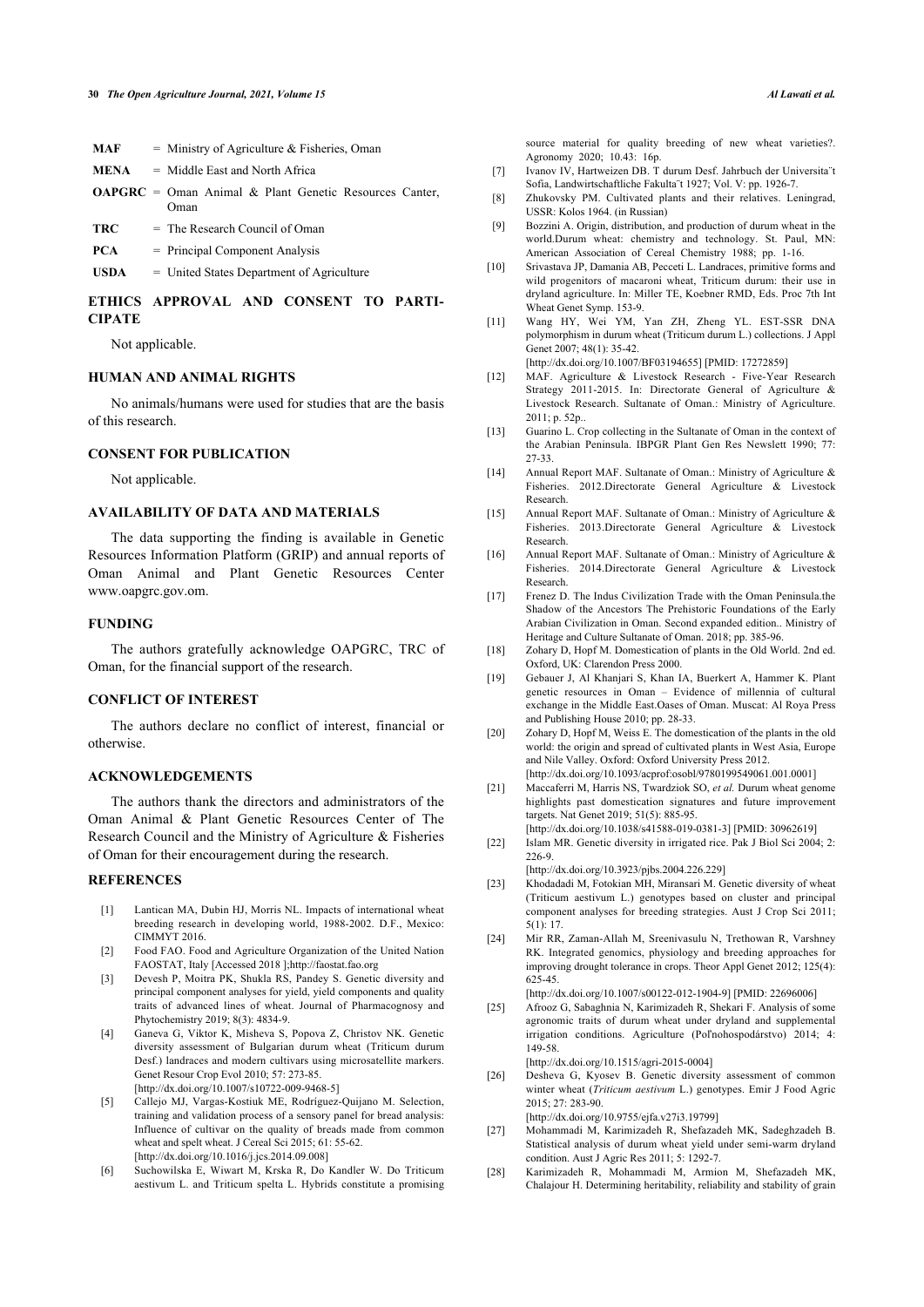yield and yield-related components in durum wheat (Triticum durum L.). Bulg J Agric Sci 2012; 18(4): 595-607.

- <span id="page-10-16"></span><span id="page-10-0"></span>[29] Zarei L, Cheghamirza K, Farshadfar E. Evaluation of grain yield and some agronomic characters in durum wheat (Triticum turgidum L.) under rainfed conditions. Aust J Agric Res 2013; 7: 609-17.
- [30] Carves BF. Smith El, England HO. Regression and cluster analysis of environmental responses of hybrid and pure line winter wheat cultivars. Crop Sci 1987; 27: 659-64. [\[http://dx.doi.org/10.2135/cropsci1987.0011183X002700040009x](http://dx.doi.org/10.2135/cropsci1987.0011183X002700040009x)]
- [31] Mohammadi SA, Prasanna BM. Analysis of genetic diversity in crop plants-salient statistical tools and considerations. Crop Sci 2003; 43: 1235-48.
- [\[http://dx.doi.org/10.2135/cropsci2003.1235](http://dx.doi.org/10.2135/cropsci2003.1235)]
- <span id="page-10-14"></span><span id="page-10-13"></span>[32] Eivazi AR, Naghavi MR, Hajheidari M, *et al.* Assessing wheat (Triticum aestivum L.) genetic diversity using quality traits, amplified fragment length polymorphisms,simple sequence repeats and proteome analysis. Ann Appl Biol 2007; 152: 81-91. [\[http://dx.doi.org/10.1111/j.1744-7348.2007.00201.x](http://dx.doi.org/10.1111/j.1744-7348.2007.00201.x)]
- <span id="page-10-15"></span>[33] Mengistu DK, Kiros AY, Pe ME. Phenotypic diversity in Ethiopian durum wheat (*Triticum turgidum* var.durum) landraces. Crop J 2015; 3: 190-9.
- [\[http://dx.doi.org/10.1016/j.cj.2015.04.003\]](http://dx.doi.org/10.1016/j.cj.2015.04.003)
- <span id="page-10-17"></span><span id="page-10-1"></span>[34] Mengistu D, Yosef G, Fadda C, Pè M. Genetic diversity in Ethiopian Durum Wheat (Triticum turgidum var durum) inferred from phenotypic variations. Plant Genet Resour 2018; 16: 39-49. [\[http://dx.doi.org/10.1017/S1479262116000393](http://dx.doi.org/10.1017/S1479262116000393)]
- <span id="page-10-18"></span><span id="page-10-2"></span>[35] Kabbaj H, Sall AT, Al-Abdallat A, et al. Genetic Diversity within a Global Panel of Durum Wheat *(Triticum durum)* Landraces and Modern Germplasm Reveals the History of Alleles Exchange. Front Plant Sci 2017; 8(8): 1277. [\[http://dx.doi.org/10.3389/fpls.2017.01277\]](http://dx.doi.org/10.3389/fpls.2017.01277) [PMID: [28769970](http://www.ncbi.nlm.nih.gov/pubmed/28769970)]
- <span id="page-10-19"></span><span id="page-10-3"></span>[36] Alemu A, Feyissa T, Letta T, Abeyo B. Genetic diversity and population structure analysis based on the high density SNP markers in Ethiopian durum wheat (Triticum turgidum ssp. durum). BMC Genet 2020; 21(1): 18.
- [\[http://dx.doi.org/10.1186/s12863-020-0825-x](http://dx.doi.org/10.1186/s12863-020-0825-x)] [PMID: [32050895\]](http://www.ncbi.nlm.nih.gov/pubmed/32050895)
- <span id="page-10-20"></span><span id="page-10-4"></span>[37] Akhtar M, Nadaf SK. Scientific production of field crops in Oman. Sultanate of Oman.: Ministry of Agriculture & Fisheries. 2001: p. 87p..
- <span id="page-10-5"></span>[38] Revised Descriptor List for wheat. Rome, Italy: IBPGR Secretariat 1995.
- <span id="page-10-6"></span>[39] XLStat. Data Analysis and Statistical Solution for Microsoft Excel. Paris, France: Addinsoft 2019.
- <span id="page-10-7"></span>[40] Seiller GJ, Stafford RE. Factor analysis of components in Guar. Crop Sci 1985; 25: 905-8.
- <span id="page-10-22"></span><span id="page-10-21"></span><span id="page-10-8"></span>[\[http://dx.doi.org/10.2135/cropsci1985.0011183X002500060003x](http://dx.doi.org/10.2135/cropsci1985.0011183X002500060003x)] [41] Moragues M, García del Moral LF, Moralejo M, Royo C. Yield formation strategies of durum wheat landraces with distinct pattern of dispersal within the Mediterranean basin I: yield components. Field Crops Res 2006; 95: 194-205.
	- [\[http://dx.doi.org/10.1016/j.fcr.2005.02.009](http://dx.doi.org/10.1016/j.fcr.2005.02.009)]
- <span id="page-10-23"></span><span id="page-10-9"></span>[42] Abu-Zaitoun SY, Chandrasekhar K, Assili S, *et al.* Unlocking the Genetic Diversity within A Middle-East Panel of Durum Wheat Landraces for Adaptation to Semi-arid Climate. Agronomy (Basel) 2018; 8: 233.
	- [\[http://dx.doi.org/10.3390/agronomy8100233](http://dx.doi.org/10.3390/agronomy8100233)]
- <span id="page-10-24"></span><span id="page-10-10"></span>[43] Gebauer J, Ludeling E, Hammer K, Nagieb M, Buerkert A. Mountain oases in northern Oman: An environment for evolution and *in situ* conservation of plant genetic resources. Genet Resour Crop Evol 2007; 54: 465-81.
	- [\[http://dx.doi.org/10.1007/s10722-006-9205-2](http://dx.doi.org/10.1007/s10722-006-9205-2)]
- <span id="page-10-25"></span>[44] Hammer K, Gebauer S, Al Khanjari S, Buerkert A. Oman at the cross roads of inter-regional exchange of of cultivated plants. Crop Evol 2009; 56: 547-60. [\[http://dx.doi.org/10.1007/s10722-008-9385-z\]](http://dx.doi.org/10.1007/s10722-008-9385-z)
- <span id="page-10-11"></span>[45] Filatenko AA, Hammer K. Wheat landraces from Oman: A botanical analysis. Emir J Food Agric 2014; 26: 19-136. [\[http://dx.doi.org/10.9755/ejfa.v26i2.16760\]](http://dx.doi.org/10.9755/ejfa.v26i2.16760)
- <span id="page-10-12"></span>[46] Belay G, Tesemma T, Bechere E, Mitiku D. Natural and human selection for purplegrain tetraploid wheats in the Ethiopian highlands. Genet Resour Crop Evol 1995; 42(4): 387-91. [\[http://dx.doi.org/10.1007/BF02432143\]](http://dx.doi.org/10.1007/BF02432143)
- <span id="page-10-26"></span>[47] Alkhanjari S, Hammer K, Buerkert A, Khan I, Al-Maskri A. A survey of wheat landraces in Oman. FAO/IBPGR Plant Gen. Res Newslett 2005; 141: 7-10.
- [48] Jaradat AA. Phenotypic divergence in the meta-population of the Hourani wheat landrace. J Food Agric Environ 2006; 4: 186-91.
- [49] Ahmadizadeh M, Shahbazi H, Valizadeh M, Zaefizadeh M. Genetic diversity of duurm wheat landraces using multivariate analysis under normal irrigation and drought stress conditions. Afr J Agric Res 2011; 6(1): 2294-302.
- [50] Al-Khanjari S, Hammer K, Buerkert A. Molecular diversity of Omani wheat revealed by microsatellites: I. Tetraploid landraces. Genet Resour Crop Evol 2007; 54: 1291-300. [\[http://dx.doi.org/10.1007/s10722-006-9110-8\]](http://dx.doi.org/10.1007/s10722-006-9110-8)
- [51] Filatenko AA, Hammer K, Al Khanjari S, Buerkert A. Six new botanical varieties of Triticum from Oman. Genet Resour Crop Evol
	- 2010; 57: 135-1139. [\[http://dx.doi.org/10.1007/s10722-010-9610-4\]](http://dx.doi.org/10.1007/s10722-010-9610-4)
- [52] Jaradat AA, Shahid M. How diverse a farmer-managed wheat landrace can be? Emir J Food Agric 2014; 26(2): 93-118.
- [\[http://dx.doi.org/10.9755/ejfa.v26i2.16753\]](http://dx.doi.org/10.9755/ejfa.v26i2.16753) [53] Filatenko AA, Buekert A, Hammer K. Newly discovered areas of wheat origin in the south of Arabian Peninsula (Russ., Eng, summary).
- Naucnye Trudy Rosel' chosakademija, t 2008; 3: 79-86. [54] Ahmad HM, Awan SI. Minhas NAziz O, Ali MA. Multivariate
- analysis of some metric traits in bread wheat (*Triticum aestivum* L.). European J Biotechnolgy and Bioscience 2014; 1: 22-6.
- [55] Basnet KM, Adhikari NR, Pandey MP. Multivariate analysis among the Nepalese and exotic mungbean (Vigna radiata (L.) Wilczek) genotypes based on the qualitative parameters. Universal Journal of Agricultural Research 2014; 2(5): 147-55.
- [56] CPVO. Protocol for distinctness, uniformity and stability tests Triticum aestivum L. emend. Fiori et Paol Wheat UPOV UPOV Species Code: TRITI\_AES CPVO-TP/003/5 2019.
- [57] Kumar R, Prasad BK, Singh MK, Singh G, Verma A. Genetic divergence analysis for morpho-physiological traits, under timely and late sown condition in bread wheat (Triticum estivum L.). J Wheat Res 2015; 7(1): 27-30.
- [58] Wang LX, Qiu J, Chang LF, et al. Assessment of wheat variety distinctness using SSR markers. J Integr Agric 2015; 14(10): 1923-35. [\[http://dx.doi.org/10.1016/S2095-3119\(15\)61057-7\]](http://dx.doi.org/10.1016/S2095-3119(15)61057-7)
- [59] Garcia Del Moral LF. Rharrabt, Y, Villegas D. Royo C. Evaluation of grain yield and its components in durum wheat under Mediterranean conditions: an ontogenic approach. Agron J 2003; 95: 266-74.
- [60] Zarkti H, Ouabbou H, Hilali A, Udupa SM. Detection of genetic diversity in Moroccan durum wheat accessions using agromorphological traits and microsatellite markers. Afr J Agric Res 2010; 5: 1837-44.
- [61] Khan MI, Shabbir G, Akram Z, *et al.* Character association studies of seedling traits in different wheat genotypes under moisture stress conditions. SABRAO J Breed Genet 2013; 45: 458-67.
- [62] US National Plant Germplasm System [https://npgsweb.ars-grin.gov/gringlobal/2](https://npgsweb.ars-grin.gov/gringlobal/)020.
- [63] Ayed-Slama O, Bouhaouel I, Chamekh Z, *et al.* Genetic variation of salt-stressed durum wheat (*Triticum turgidum* subsp. *durum* Desf.) genotypes under field conditions and gynogenetic capacity. J Genet Eng Biotechnol 2018; 16(1): 161-7. [\[http://dx.doi.org/10.1016/j.jgeb.2017.11.004\]](http://dx.doi.org/10.1016/j.jgeb.2017.11.004) [PMID: [30647718\]](http://www.ncbi.nlm.nih.gov/pubmed/30647718)
- [64] Ali Y, Atta BM, Akhter J, Monneveux P, Lateef Z. Genetic variability,
- association and diversity studies in wheat (*Trititicum aestivum* L.) germplasm. Pak J Bot 2008; 40: 2087-97.
- [65] Bhanupriya B, Satyanarayana N, Mukherjee S, Sarkar K. Genetic diversity of wheat genotypes based on the principal component analysis in Gangetic alluvial soil of West Bengal. J Crop Weed 2014; 10: 104-7.
- [66] Hailegiorgis D, Mesfin M, Genet T. Genetic divergence analysis on some bread wheat genotypes grown in Ethiopia. J Cent Eur Agric 2011; 12: 344-52.

[\[http://dx.doi.org/10.5513/JCEA01/12.2.922\]](http://dx.doi.org/10.5513/JCEA01/12.2.922)

- [67] Aharizad S, Sabzi M, Mohammadi SA, Khodadadi E. Multivariate analysis of genetic diversity in wheat (Triticum aestivum L.) recombinant inbred lines using agronomic traits. Ann Biol Res 2012; 3(5): 2118-26.
- [68] Mohibullah M, Rabbani MA, Waseem K, Javaria S, Ghazanfarullah RA, Khattak MI. Estimation of various classifactory analysis in some hexaploid wheat (Triticum aestivum) germplasm. Pak J Bot 2013; 45(6): 2019-25.
- [69] Ahmad M, Shahzad A, Igbal M, Asif M, Hirani AH. Morphological and molecular genetic variation in wheat for salinity tolerance at germination and early seedling stage. Aust J Crop Sci 2013; 7(1): 66-74.
- [70] Amin M, Hasan M, Barma N, Rasul M, Rahman M. Genetic diversity analysis in spring wheat (Triricum aestivum L.). Bangladesh J Agric